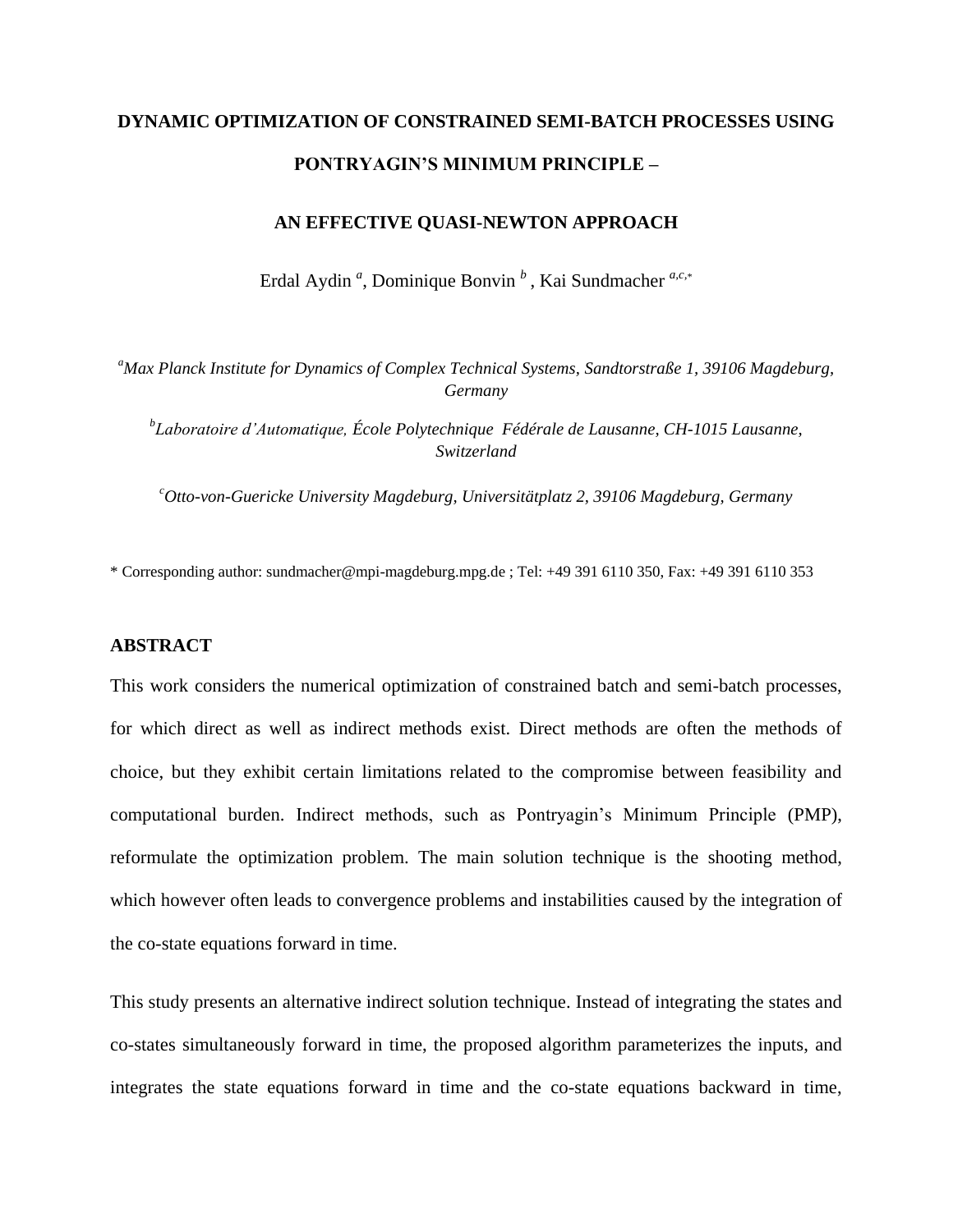thereby leading to a gradient-based optimization approach. Constraints are handled by indirect adjoining to the Hamiltonian function, which allows meeting the active constraints explicitly at every iteration step. The performance of the solution strategy is compared to direct methods through three different case studies. The results show that the proposed PMP-based quasi-Newton strategy is effective in dealing with complicated constraints and is quite competitive computationally.

Keywords: Constrained dynamic optimization, Pontryagin's Minimum Principle, indirect optimization methods, quasi-Newton algorithm, semi-batch processes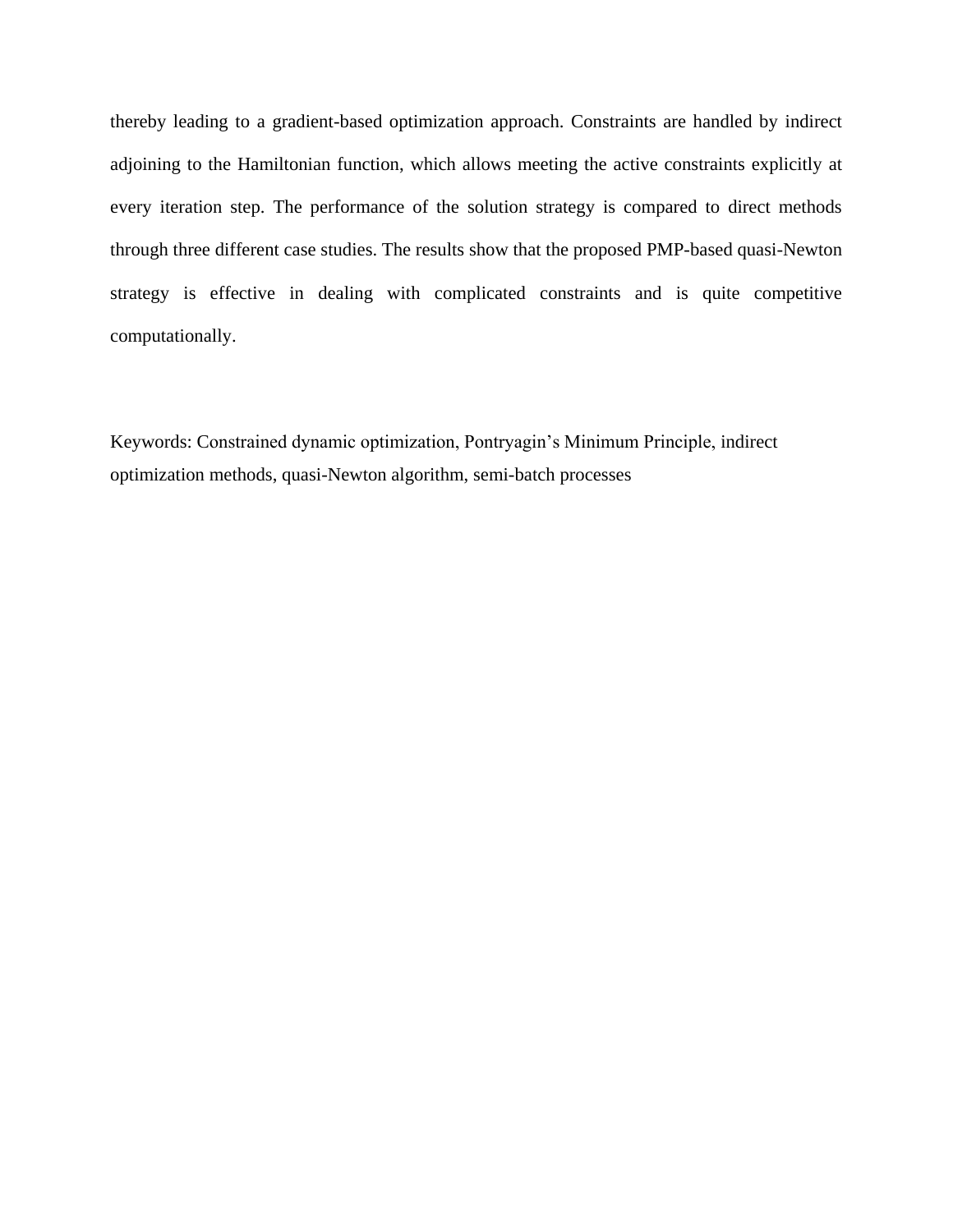#### **1. INTRODUCTION**

 The optimization of batch and semi-batch processes is becoming more and more popular due to industrial competitiveness and strict environmental regulations. If a reliable dynamic process model is available, dynamic optimization is considered as a promising method for reducing production costs, improving product quality and meeting safety as well as environmental regulations.

 The dynamic optimization problem (also called optimal control) for batch processes is often stated as follows [\(Srinivasan et al., 2003\)](#page-36-0):

$$
\min_{t_f, u(t)} J = \phi(x(t_f))
$$
  
s.t.  $\dot{x} = F(x, u), x(0) = x_0$   
 $S(x, u) \le 0, T(x(t_f)) \le 0$  (1)

where *J* is a scalar performance index that depends on the values of the states at the final time *tf*,  $\phi$  is the objective function, *x* is the *n<sub>x</sub>*-dimensional state vector with the corresponding initial conditions  $x_0$ , *u* is the *n*<sub>*u*</sub>-dimensional input vector, *S* is the *n<sub>S</sub>*-dimensional vector of inequality path constraints that include input bounds, and  $T$  is the  $n<sub>T</sub>$ -dimensional vector of inequality terminal constraints

 The nonlinear differential equations describing the system dynamics are included in the formulation as equality constraints. The solution methods that are available in the literature for this dynamic optimization problem can be classified in two major categories, namely, the direct and indirect (or PMP) approaches [\(Srinivasan et al., 2003\)](#page-36-0).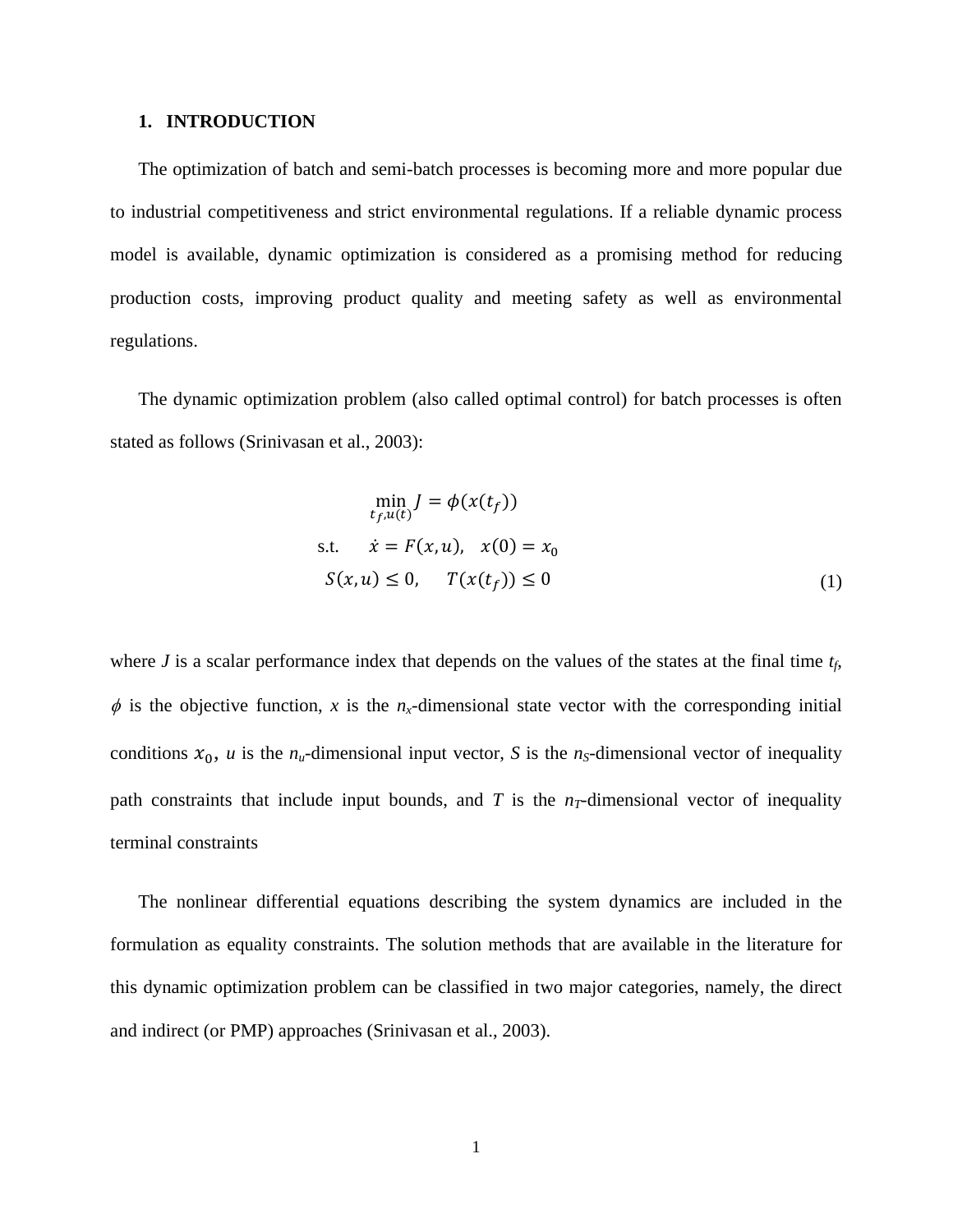In direct optimization approaches, the solution methodology is applied directly to the original optimization problem, Eq. (1), by using either sequential or simultaneous numerical techniques. In the class of direct sequential methods, the input vector is parameterized using polynomial functions, the state equations are integrated from the given initial conditions up to the final time, where the states are needed for evaluating the objective function. The optimal input parameters are computed by a NLP solver [\(Vassiliadis et al., 1994\)](#page-36-1); [\(Schlegel & Marquardt, 2006b\)](#page-36-2). The use of time integration is the reason for also naming sequential techniques "feasible-path methods". However, depending on the type of problem and the NLP solver available, a sequential method can be slow and thus computationally expensive, in particular when dealing with path constraints [\(Srinivasan et al., 2003\)](#page-36-0). Furthermore, in direct sequential methods, the input profiles are often represented using a coarse discretization grid to ensure computational efficiency [\(Schlegel &](#page-36-3)  [Marquardt, 2004\)](#page-36-3). Note, however, that a fine input discretization may be necessary to accurately detect switching times.

 In contrast, in the class of direct simultaneous methods, the entire optimization problem (system equations, input profiles, objective function and constraints) is discretized w.r.t. time, using for example collocation techniques, thus resulting in a large system of algebraic equations. Then, an NLP solver simultaneously solves the governing dynamic system equations and optimizes the cost [\(Cervantes & Biegler, 1998\)](#page-35-0), [\(Biegler et al., 2002\)](#page-35-1), [\(Biegler, 2007\)](#page-35-2). Because the system equations are not integrated in time, but approximated at discrete time instants, this approach is called "infeasible-path method". Although simultaneous techniques allow the efficient solution of large-scale optimization problems, the trade-off between approximation and optimization must be considered carefully [\(Srinivasan et al., 2003\)](#page-36-0).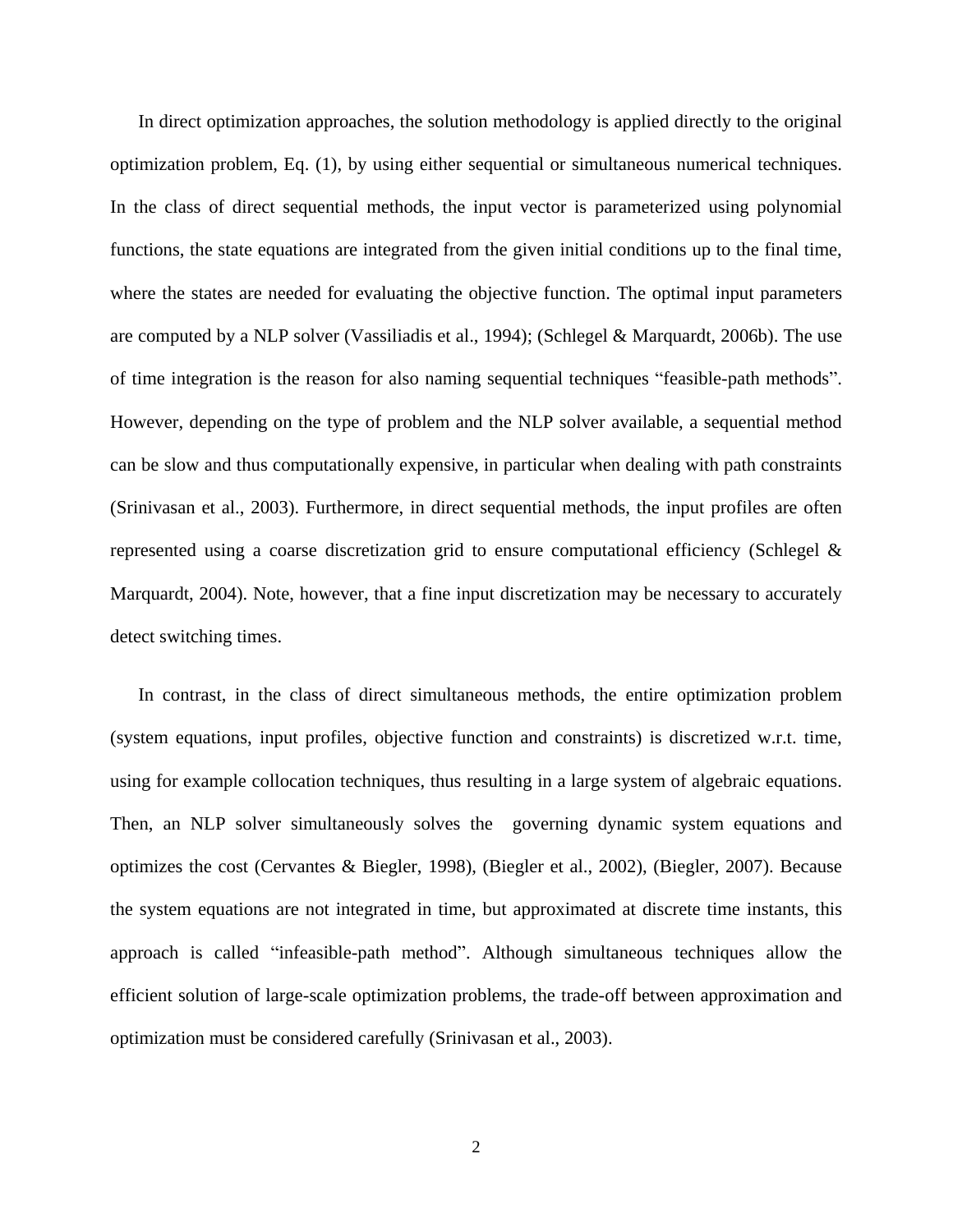In indirect optimization approaches, the original optimization task, Eq.(1), is reformulated as the minimization of a Hamiltonian function. The reformulated problem is then solved to satisfy the necessary conditions of optimality that are expressed via Pontryagin's Minimum Principle (PMP) [\(Bryson, 1975\)](#page-35-3). For simple problems, the optimal solution can sometimes be expressed and computed analytically. More complex and, in particular, constrained problems, require a numerical solution, which is often computed using the shooting method. The main problem of this method is that the integration of the co-state equations forward in time may introduce instabilities that prevent fast convergence unless a good initial guess is available. However, instead of integrating the states and co-states simultaneously forward in time, the inputs can be parameterized and then, sequentially, the state equations are integrated forward in time and the co-states backward in time. Optimization is performed using a gradient-based algorithm, for which a good initial guess is beneficial but not required for convergence [\(Bryson, 1975\)](#page-35-3), [\(Srinivasan et al., 2003\)](#page-36-0), [\(Hartl et al., 1995\)](#page-35-4), [\(Chachuat, 2007\)](#page-35-5). For a comprehensive overview of the dynamic optimization literature until 2003, the reader is referred to [\(Srinivasan et al., 2003\)](#page-36-0). More recent publications are given in Table 1.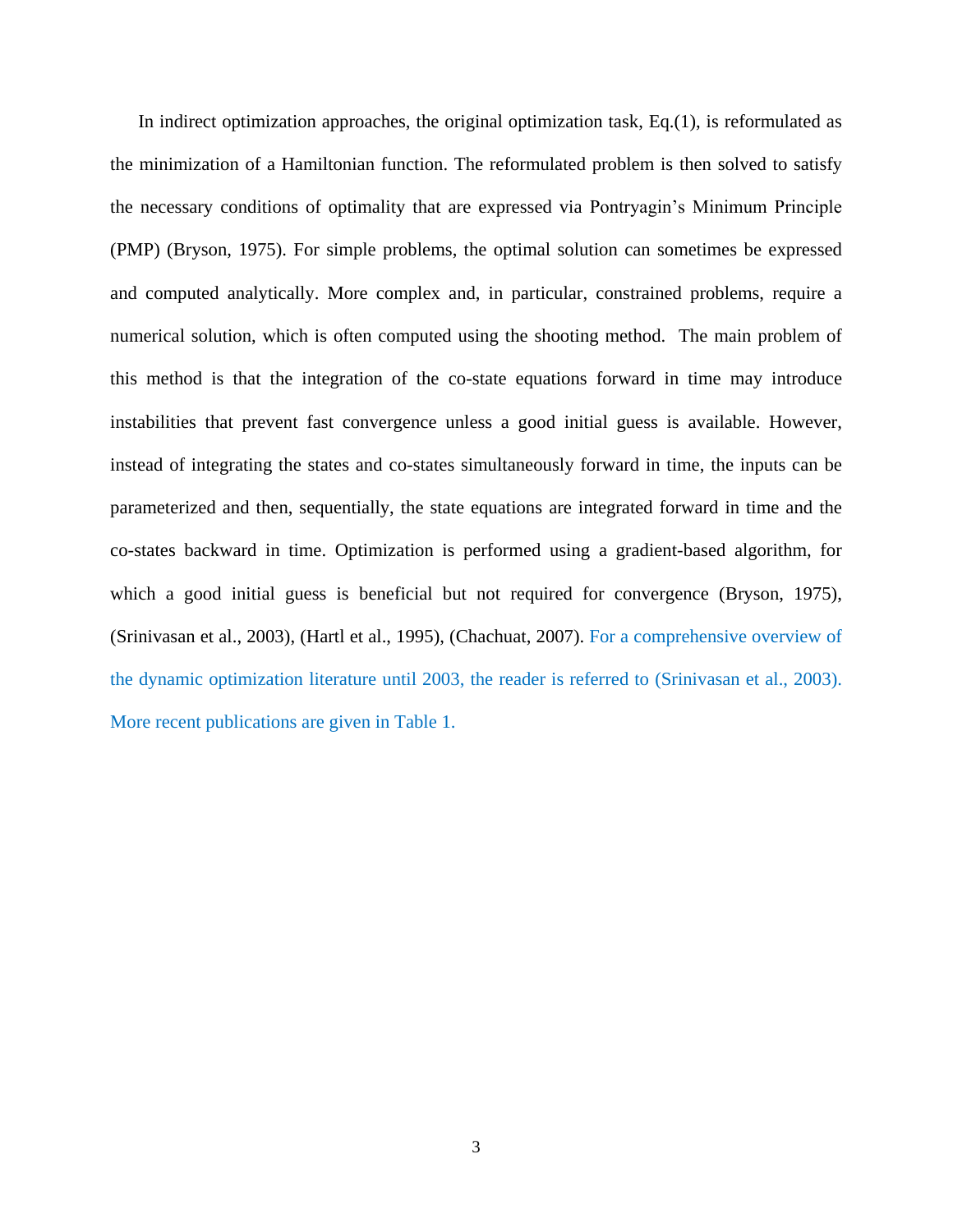**Table 1.** Selection of recent publications.

| <b>Publication</b>                                            | <b>Method of</b><br><b>Choice</b> | <b>Subject</b>                                                             |
|---------------------------------------------------------------|-----------------------------------|----------------------------------------------------------------------------|
| (Schlegel et al., 2005)                                       | Direct<br>Sequential              | Reducing the problem size using adaptive<br>control vector                 |
| (Schlegel & Marquardt, 2006a)<br>(Schlegel & Marquardt, 2004) | Direct<br>Sequential              | Reducing the problem size using adaptive<br>switching times and structures |
| (Srinivasan & Bonvin, 2007)                                   | <b>NCO</b><br>Tracking            | Real-Time-Optimization using NCO tracking                                  |
| (Kadam et al., 2007)                                          | <b>NCO</b><br>Tracking            | Robust optimization using measurements and<br>solution models              |
| (Srinivasan et al., 2008)                                     | <b>NCO</b><br>Tracking            | NCO Tracking using barrier-functions for active<br>constraints             |
| (Biegler, 2007)                                               | Direct                            | Overview of recent direct simultaneous                                     |
| (Kameswaran & Biegler, 2006)                                  | Simultaneous                      | strategies                                                                 |
| (Logist et al., 2011)                                         | Direct<br>Multiple<br>Shooting    | Robust, multi-objective dynamic optimization                               |
| (Assassa & Marquardt, 2014)                                   | Direct<br>Multiple<br>Shooting    | Adaptive multiple shooting                                                 |

 The PMP approach has been applied to various engineering optimization problems since the 70's. [\(Jaspan & Coull, 1971\)](#page-35-9) suggested a boundary condition iteration (BCI) solution scheme for unconstrained chemical reactor optimization problems. For input-affine systems, [\(Visser et al.,](#page-36-9)  [2000\)](#page-36-9) proposed an online optimizing structure that uses a switching function along with the PMP-based optimality conditions; then, a cascade optimization scheme that tracks the necessary conditions of optimality was designed and tested on a fed-batch penicillin fermentation process. [\(Cannon et al., 2008\)](#page-35-10) designed a model predictive control strategy for input-constrained linear systems using PMP. In this approach, the inputs can be represented in terms of co-states, and the problem can then be solved using active-set methods. [\(Kim & Rousseau, 2012\)](#page-36-10) used Pontryagin's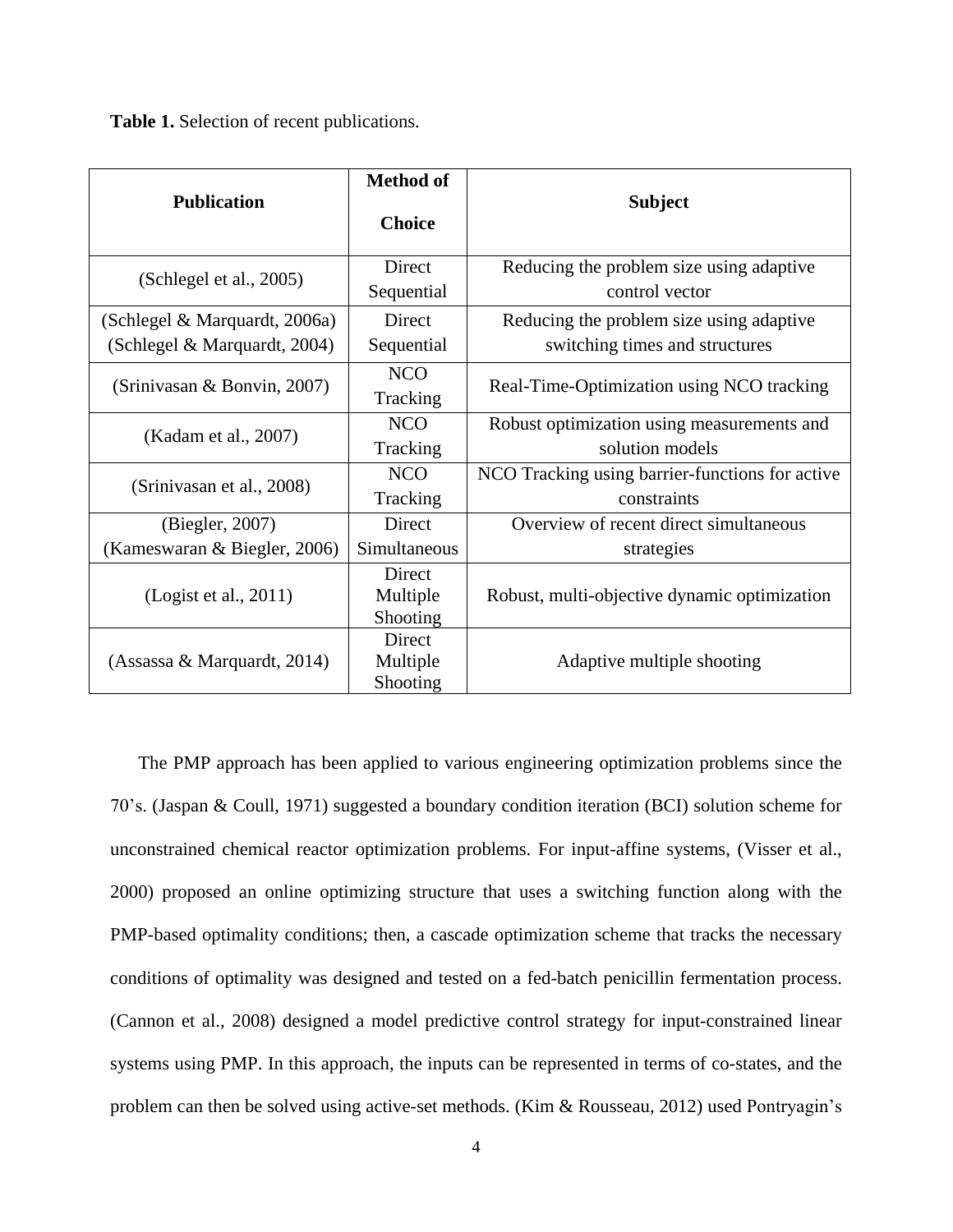principle for the optimal control of hybrid electric vehicles. [\(Palanki & Vemuri, 2005\)](#page-36-11) proposed an end-point dynamic optimization scheme using PMP for semi-batch processes with a single reaction. [\(Roubos et al., 1997\)](#page-36-12) studied the use of PMP with an unconstrained gradient-based solution technique for the optimization of fed-batch biological problems. In order to account for path constraints, they penalized the value of the objective function in case of a constraint violation. [\(Ali & Wardi, 2015\)](#page-35-11) implemented a shooting method, where the inputs are expressed analytically in terms of the states and co-states. [\(Hannemann-Tamás & Marquardt, 2012\)](#page-35-12) used PMP to verify the inputs computed by a direct sequential method. For a given optimal control problem, they obtained what they called "the true solution" using a PMP-based multiple shooting algorithm for the purpose of verifying the results of the direct sequential optimization algorithm.

 Solving dynamic optimization problems that include nonlinear path constraints is a challenging task for PMP-based approaches. Unfortunately, there exists no fast-convergent solution strategy for constrained problems besides the shooting method, whose convergence is dependent on many conditions [\(Chachuat, 2007\)](#page-35-5), (Hartl [et al., 1995\)](#page-35-4). This is the motivation for the present work that proposes a PMP-type gradient-based solution method for optimization problems of semi-batch processes that include nonlinear path and terminal constraints. For this purpose, indirect adjoining is used which augments the Hamiltonian function with mixed stateinput constraints. This allows computing certain inputs explicitly so as to satisfy the active path constraints.

 The paper is organized as follows. Section 2 presents the solution methodology using the indirect PMP-based approach. The three case studies investigated in Section 3 illustrate the PMPbased quasi-Newton approach developed in this work, and compares it to the direct simultaneous strategy, while Section 4 concludes our study.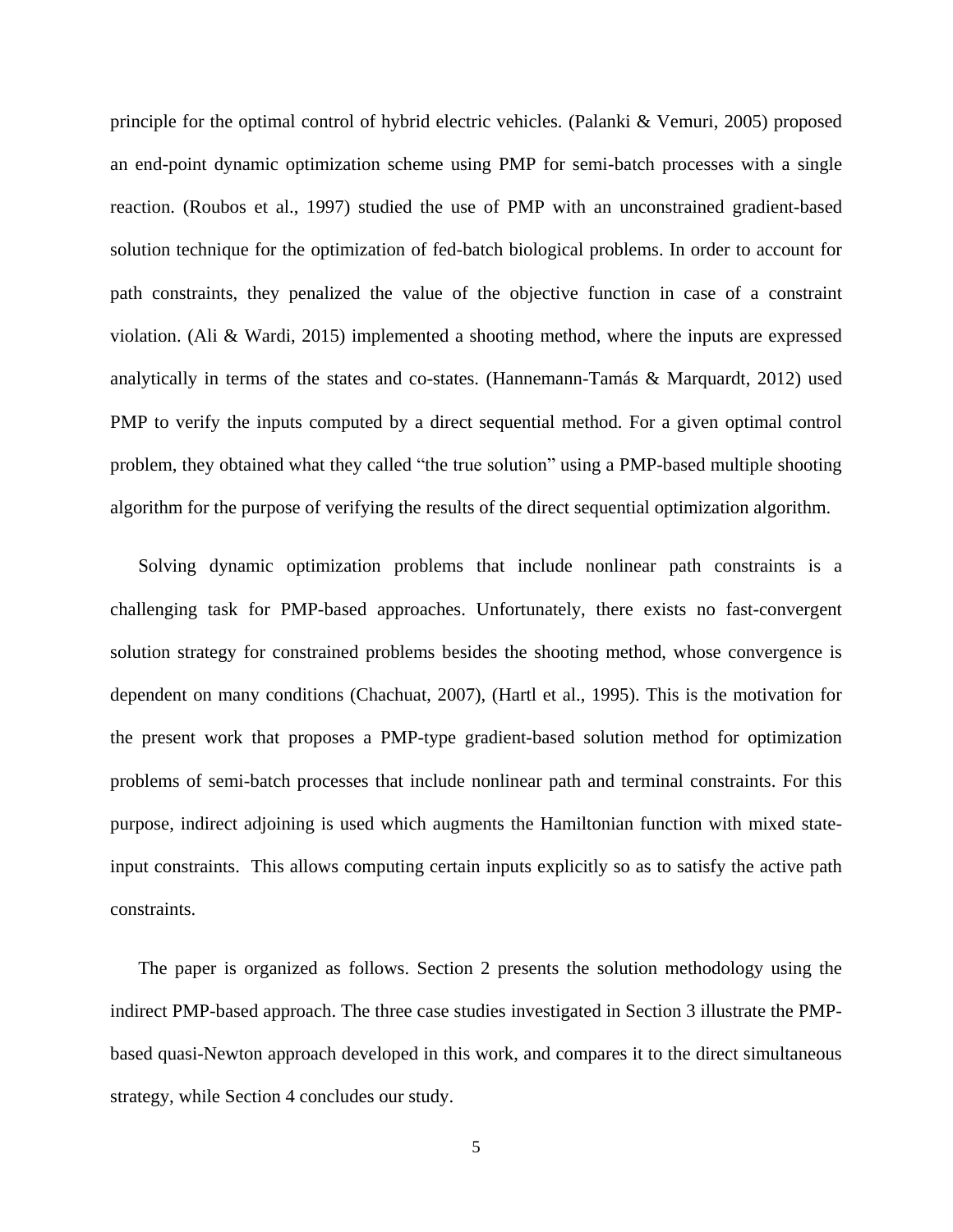#### **2. SOLUTION METHODOLOGY**

 The dynamic optimization problem given in Eq. 1 can be reformulated using PMP as follows [\(Srinivasan et al., 2003\)](#page-36-0):

$$
\min_{t_f, u(t)} H(t) = \lambda^T F(x, u) + \mu^T S(x, u)
$$
  
s.t.  $\dot{x} = F(x, u); \quad x(0) = x_0;$   

$$
\dot{\lambda}^T = -\frac{\partial H}{\partial x}, \quad \lambda^T (t_f) = \frac{\partial \phi}{\partial x} \Big|_{t_f} + v^T \frac{\partial T}{\partial x} \Big|_{t_f};
$$

$$
\mu^T S = 0; \quad v^T T = 0 \tag{2}
$$

where *H* is the Hamiltonian function,  $\lambda$  is the *n<sub>x</sub>*-dimensional vector of Lagrange multipliers (also called co-states or adjoints) for the system equations,  $\mu$  is the *n<sub>S</sub>*-dimensional vector of Lagrange multipliers for the path constraints, and  $v$  is the  $n<sub>T</sub>$ -dimensional vector of Lagrange multipliers for the terminal constraints.  $\mu^T S = 0$  and  $\nu^T T = 0$  are the complementary slackness conditions that will be satisfied at the optimum. Moreover, the following necessary conditions must hold at any optimum of *H*:

<span id="page-7-2"></span><span id="page-7-1"></span><span id="page-7-0"></span>
$$
\frac{\partial H(t)}{\partial u} = \lambda^T \frac{\partial F}{\partial u} + \mu^T \frac{\partial S}{\partial u} = 0
$$
\n(3)

$$
H(t_f) = (\lambda^T F + \mu^T S)|_{t_f} = 0
$$
\n(4)

 Eq. [3](#page-7-0) indicates that the partial derivatives of the Hamiltonian function with respect to the inputs must all be equal to zero at an optimum. If the final time of the dynamic optimization problem is fixed, then Eq. [4](#page-7-1) (called transversality condition) is not required [\(Biegler, 2010\)](#page-35-13). Note that, for each input  $u_i$ , the first term on the right-hand side of Eq. 3 is the switching function,  $s_{u_i} := \lambda^T \frac{\partial F}{\partial u_i}$  $\frac{\partial F}{\partial u_i}$ , which can be used to determine whether a given arc of the input  $u_i(t)$  is constraintseeking ( $s_{u_i} \neq 0$ ) or sensitivity-seeking ( $s_{u_i} = 0$ ).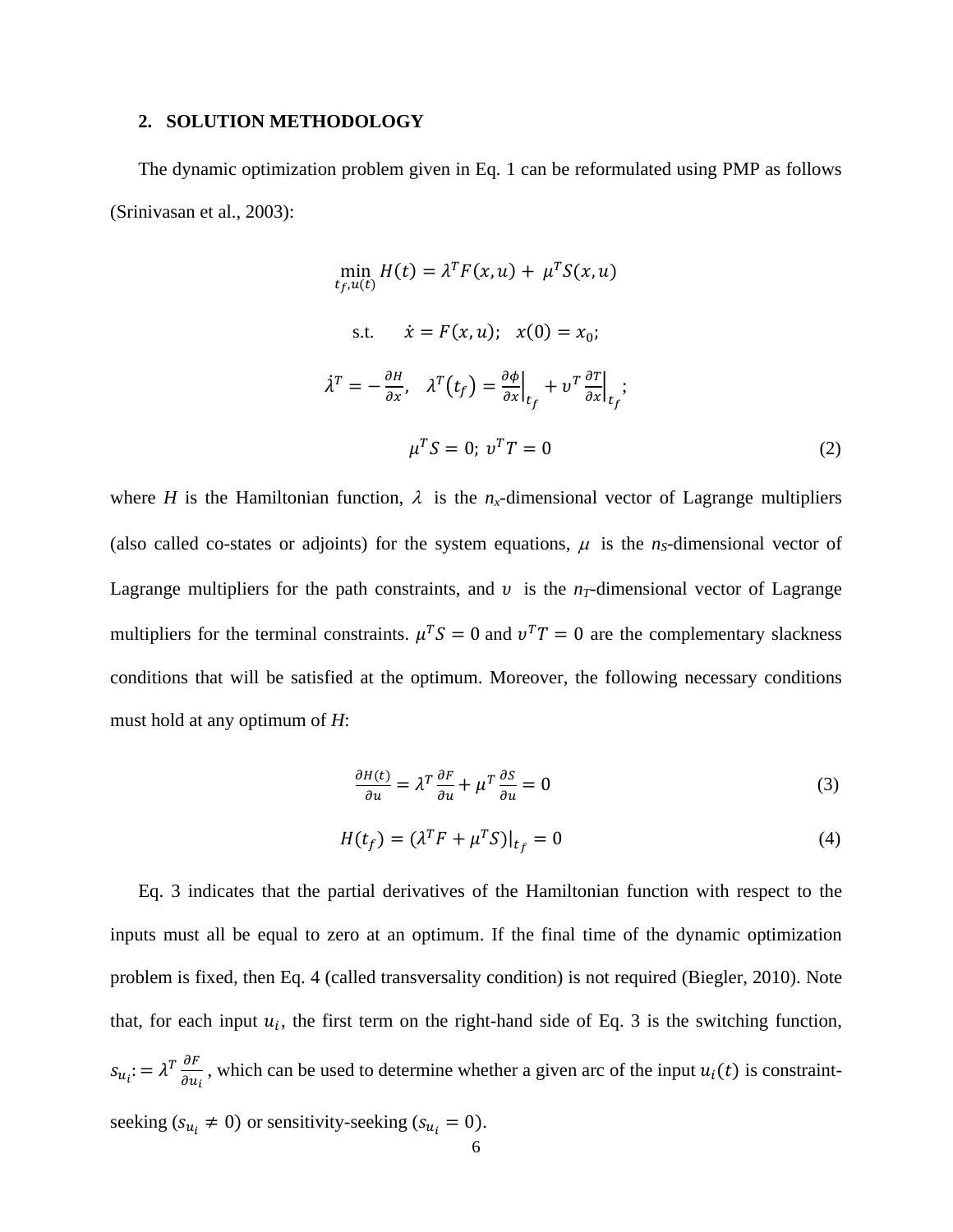Assuming that the system and adjoint equations are differentiable, the proposed solution strategy is as follows:

- 1) Cast the problem into the solution of differential equations for both the states and the costates. The latter are obtained by differentiation of the Hamiltonian function with respect to the states as given in Eq. [2.](#page-7-2) The Matlab Symbolic Toolbox can be used for this purpose. This is only necessary for the initialization of the problem.
- 2) Use indirect adjoining to deal with pure-state path constraints of the form  $S(x) \le 0$ . In this method, the state constraints are differentiated with respect to time until at least one of the inputs appears explicitly [\(Hartl et al., 1995\)](#page-35-4). The resulting expression is  $S^{(n)}(x,u) \leq 0$ , where *n* represents the relative degree of a constraint with respect to an input, that is, the number of differentiations required for an input to appear explicitly (Srinivasan & [Bonvin, 2007\)](#page-36-6). Then, instead of the original state constraints  $S(x) \le 0$ , the differentiated version  $S^{(n)}(x,u) \le 0$  is used to construct the Hamiltonian. The method helps dealing with path constraints when they become active [\(Onori et al., 2016\)](#page-36-13). Consequently, the Hamiltonian function reads  $H(t) = \lambda^T F(x, u) + \mu^T S^{\{n\}}(x, u)$ . Because of the complementary slackness  $\mu^T S^{\{n\}}(x, u) = 0$ , the penalty term  $\mu^T S^{\{n\}}(x, u)$  vanishes when all the constraints are satisfied. However, if some of the constraints are not satisfied during the course of optimization, the penalty term  $\mu^T S^{\{n\}}(x, u)$  will be positive, thereby forcing convergence to occur through the feasible region.

**Remark 1.** Input saturation can also be implemented such that

$$
u(t) = \begin{cases} u_{min}, & \text{if a lower constraint is violated} \\ u_{max}, & \text{if an upper constraint is violated} \end{cases}
$$

3) Discretize the input profiles as  $u(t) = U(U)$ , where U is a  $(n_u \times N)$  matrix that contains N discrete input values for the  $n<sub>u</sub>$  inputs. For example, the input profiles can be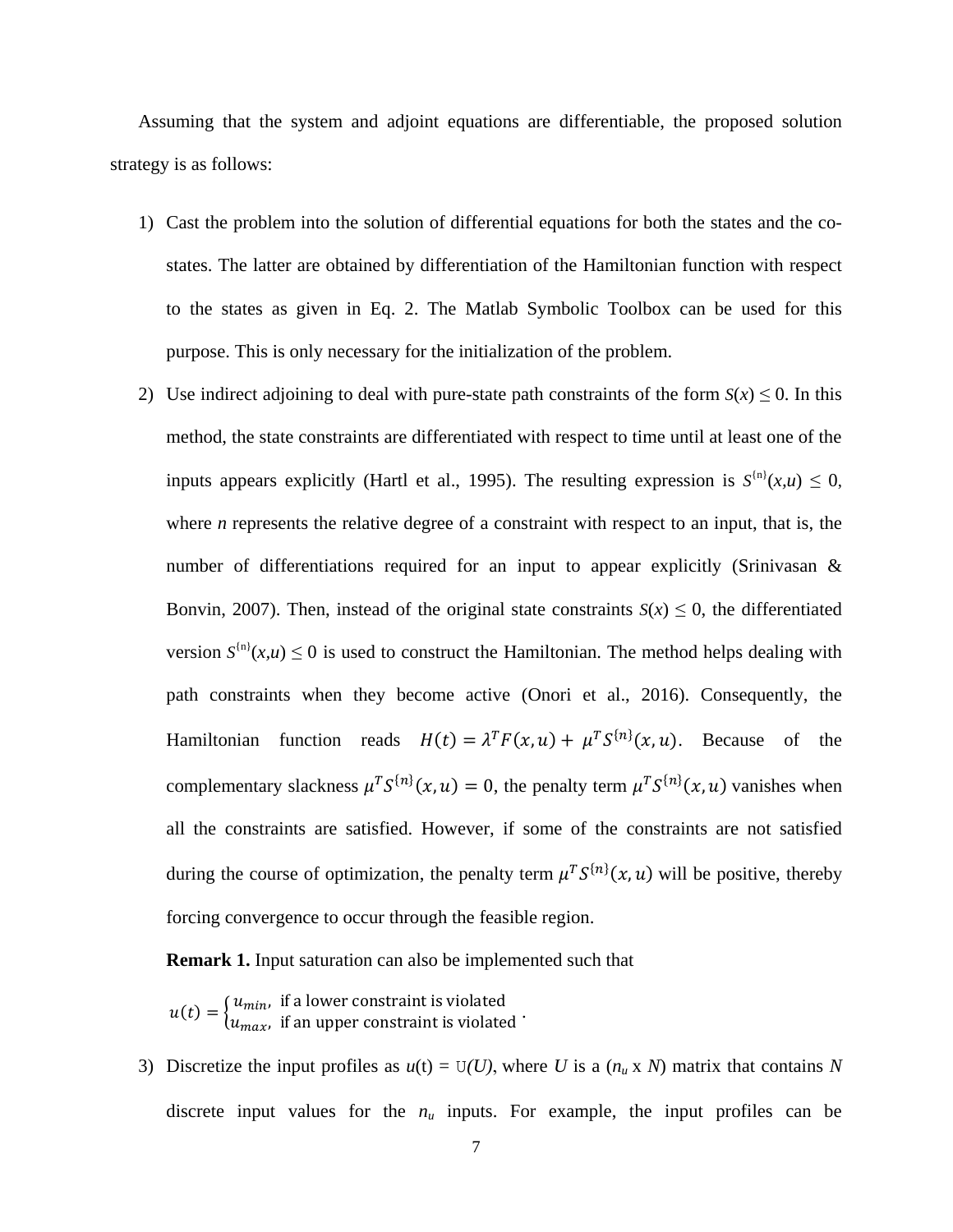approximated by piecewise-constant functions. The choice of *N* will depend on the nature of the problem.

- 4) Initialize *U* corresponding to the initial input profiles, and first integrate the state equation forward in time. Then, integrate the co-state equations backward in time.
- 5) Discretize the Lagrange multiplier vectors as  $\mu$  (t) = M *(M)*, where *M* is a ( $n_S \times N$ ) matrix. If the condition  $S_j^{\{n\}}(x, U(., k)) = 0$  is satisfied at the discrete time instant *k*, set  $M(j,k) = K > 0$ , and compute the value of  $U(.,k)$  that makes  $S_j^{\{n\}}(x, U(.,k)) =$ 0. Otherwise, set  $M(j,k) = 0$  [\(Harvey Jr et al., 2012\)](#page-35-14).

**Remark 2.** Here, the choice of the value of K is arbitrary. Yet, [\(Onori et al., 2016\)](#page-36-13) suggested to choose  $K$  as large as possible to guarantee the feasibility of the path constraints.

6) Update the input values *U* via optimization until a pre-defined optimality criterion is satisfied, such as the threshold value  $\varepsilon$  for *norm* $\left(\frac{\partial H}{\partial u}\right)$  $\frac{\partial n}{\partial v}$ ). A quasi-Newton algorithm is proposed for optimization. Adjoining the inequality path constraints into the Hamiltonian enables the original constrained optimization problem to be solved as an unconstrained problem. Furthermore, the penalty terms  $\mu^T S^{\{n\}}(x, u)$  ensure that the update direction goes through the feasible region. Because the use of a Hessian might be problematic and result in singularities, a robust BFGS update algorithm that ensures the positivedefiniteness of the Hessian matrix is used [\(Biegler, 2010\)](#page-35-13). Furthermore, the Hessian matrix is updated if the iteration is inside the feasible region. Otherwise, the Hessian matrix remains the same, and the optimization direction is set as  $\alpha \left( \frac{\partial H}{\partial x} \right)$  $\left(\frac{\partial H}{\partial U}\right)$ , that is, a steepest-descent algorithm is used.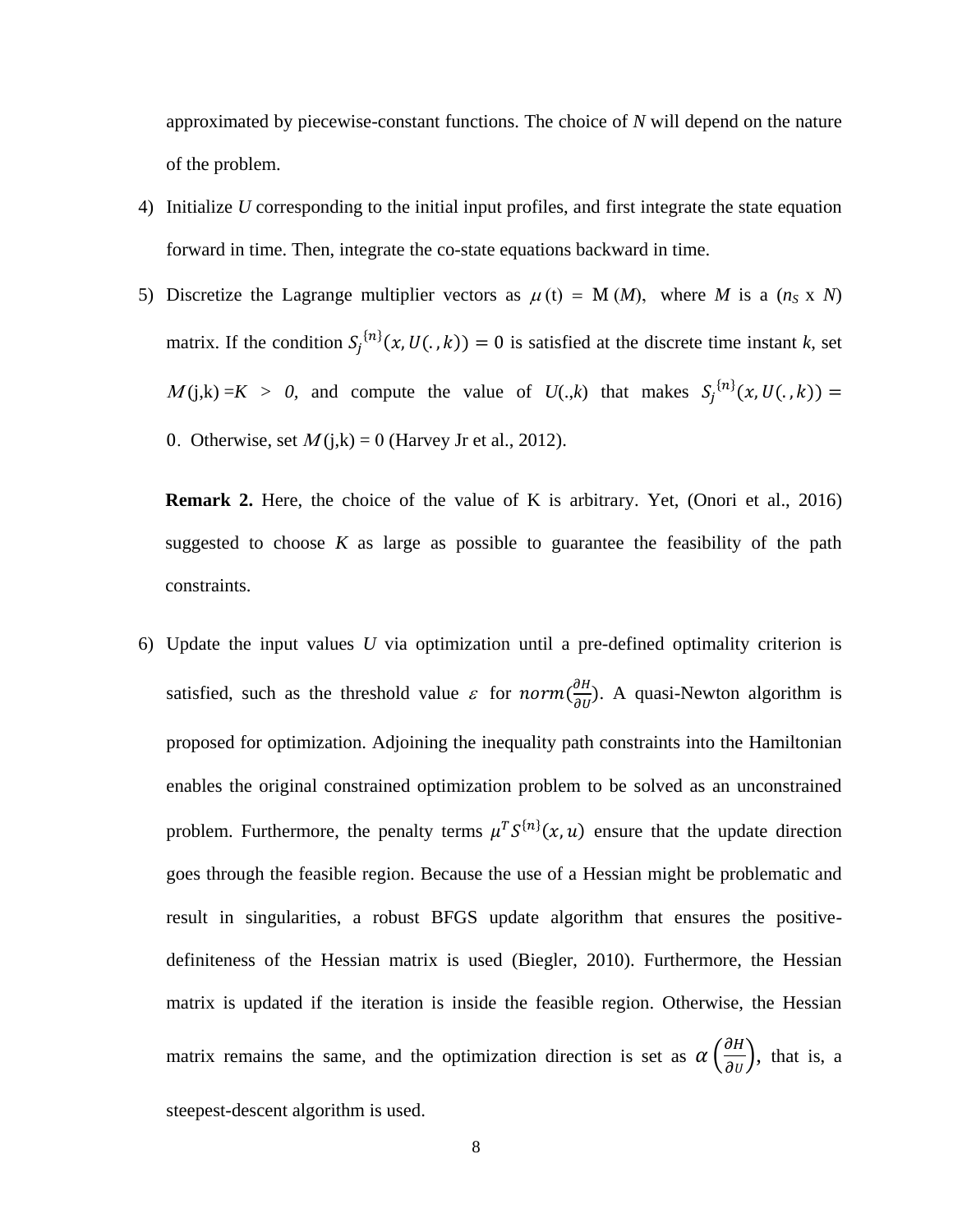The optimization algorithm can be formulated as follows:

# **PMP-based Quasi-Newton Optimization Algorithm**

**Initialize** the iteration counter  $h = 0$  and the corresponding input elements  $U_0$  and the Hessian matrix  $B_0 := I$ .

**for**  $h = 1 \rightarrow \infty$ 

- I. Solve the state equations by forward integration and the co-state equations by backward integration. If the *j-*th constraint is satisfied at the discrete time instant *k*, set  $M_h$  (j,k) := 0. Otherwise, set  $M_h$  (j,k) :=  $K > 0$ , for  $k=1,...,N$ .
- II. Compute the value of the first-order gradients  $\left(\frac{\partial H}{\partial u}\right)$  $\frac{\partial h}{\partial v}$ <sub>h</sub> by using pre-computed analytical expressions.
- III. **If** all constraints are satisfied, set  $U_{h+1} := U_h \alpha (B_h^{-1} \frac{\partial H}{\partial U_h})$  $\frac{\partial h}{\partial v}$ <sub>h</sub> and update the Hessian matrix  $B_h$  as follows:

$$
y := \nabla H(U_{h+1}) - \nabla H(U_h), \ s := U_{h+1} - U_h,
$$

**if**  $s^T y \ge \beta ||s||^2$ , set  $B_{h+1} := B_h + \frac{y y^T}{s^T y}$  $\frac{y y^T}{s^T y} - \frac{B_h s s^T B_h}{s^T B_h s}$  $\frac{h^{ss}h}{s^{T}B_{h}s}$ ,

**else** set  $B_{h+1} := B_h$ 

# **end if**

**else** set  $U_{h+1}$  :=  $U_h - \alpha \left(\frac{\partial H}{\partial U}\right)$  $\left(\frac{\partial H}{\partial U}\right)_h$  and  $B_{h+1} := B_h$ , and compute the value of  $U(.,k)$ that makes the violated path constraint  $S_j^{\{n\}}(x, U(., k)) = 0$  at the discrete time instant *k*.

**end if**

IV. If 
$$
norm(\frac{\partial H}{\partial v})_h < \varepsilon
$$
 and  $h > 35$ , set  $U_{opt} := U_h$ , stop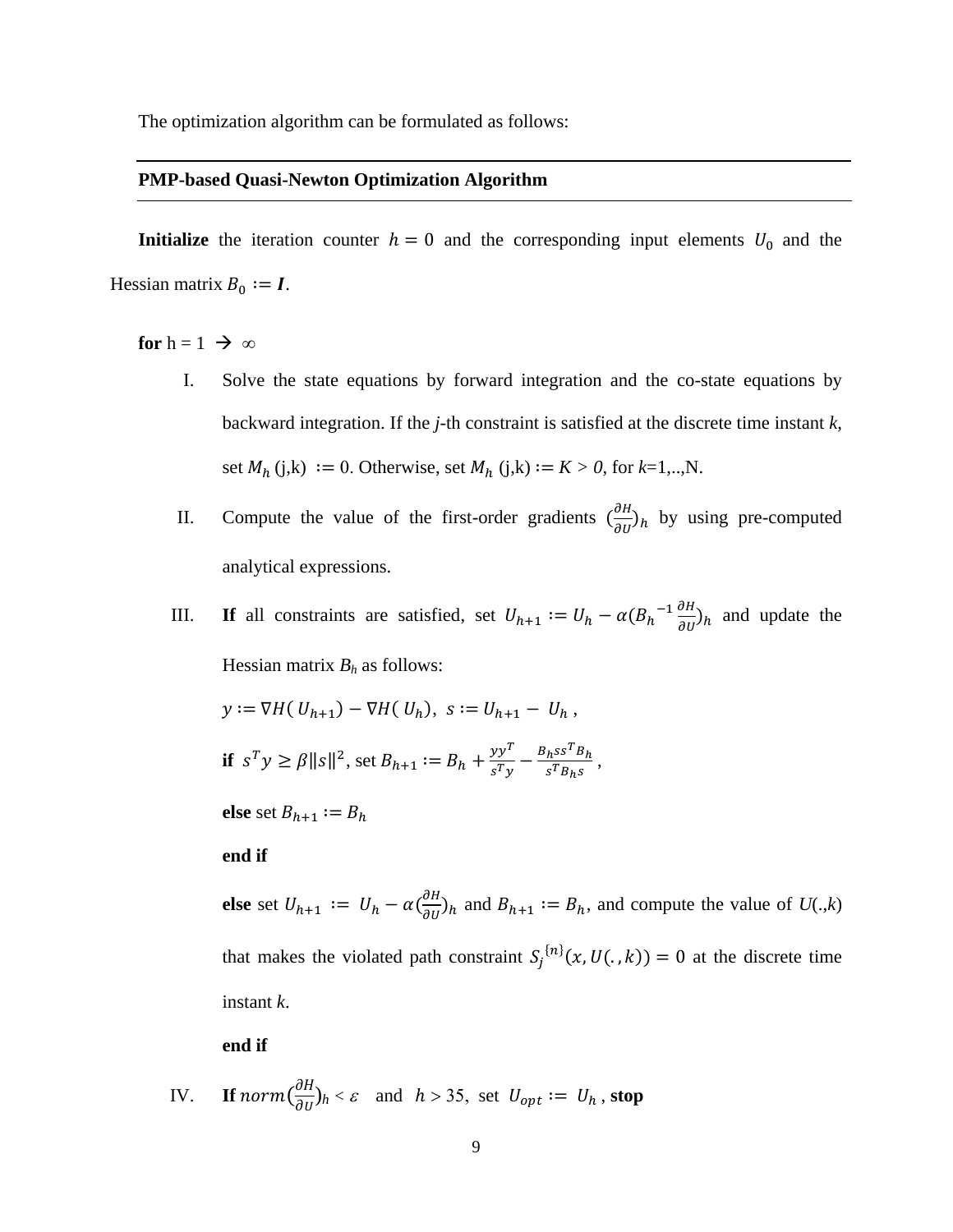**Remark 3.** Since the choice of *K* is arbitrary, the computed gradients might be ill conditioned. To avoid this, the gradients used in the optimization are scaled.

**Remark 4.** Regarding the choice of the step size  $\alpha$ , values between 0.01 and 0.1 are usually effective for scaled problems.

**Remark 5.** The optimal solution often contains active constraints. However, if the proposed algorithm computes  $M_1 = 0$  at the first iteration, it is likely that the iterative scheme converges to a sub-optimal solution with all the constraints satisfied but inactive. To prevent this, a threshold on the number of iterations (e.g.,  $h > 35$ ) is used, which would enable the algorithm to search for active constraints. With the examples given in this paper, it is observed that 35 iterations suffice; however, for difficult problems, larger values might be necessary.

**Remark 6.** A line-search algorithm can also be used as opposed to a fixed step size. Furthermore, constraint softening is highly recommended, because errors due to numerical integration or round off might contribute to larger convergence times.

## **3. CASE STUDIES**

For illustrating the application of the proposed methodology to the dynamic optimization of constrained fed-batch processes, three case studies are presented in this section. The first problem is a dynamic reactor optimization taken from [\(Srinivasan et al., 2003\)](#page-36-0). The second problem is the dynamic optimization of a batch binary distillation column with terminal purity constraints. The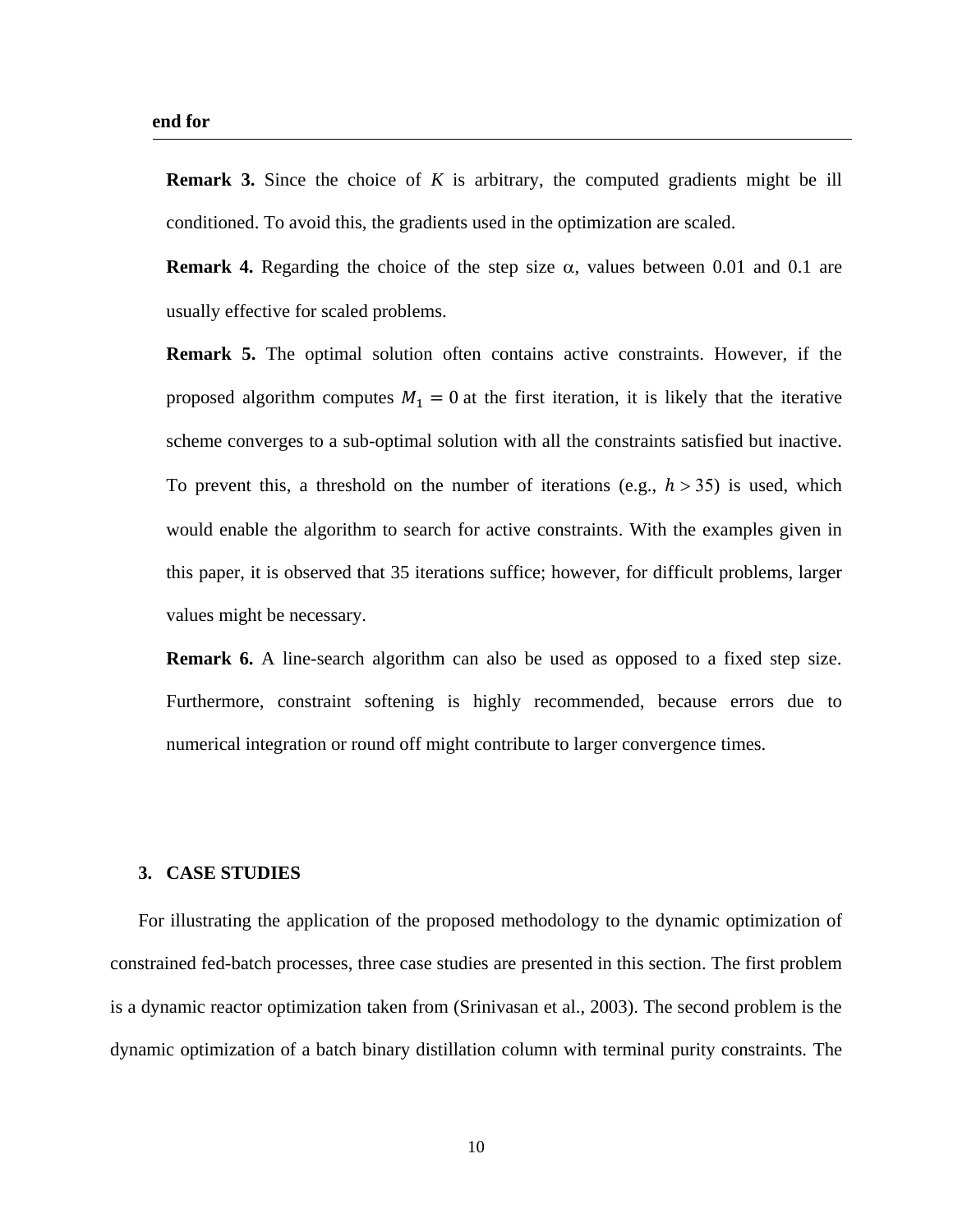third problem involves the dynamic optimization of a complex fed-batch chemical process taken from [\(Hentschel et al., 2015\)](#page-35-15).

All problems were solved using both a direct simultaneous method and the indirect PMP-based quasi-Newton proposed in this work. The CasADi toolbox (Andersson [& Diehl, 2012\)](#page-35-16) was applied for the implementation of the direct simultaneous method, along with the nonlinear programming solver IPOPT [\(Wächter & Biegler, 2006\)](#page-36-14). All computational results, including the initialization of the problems, were obtained with an Intel i-3-2100 machine (CPU 3.10 GHz 4 GB RAM).

#### **3.1. PROBLEM - 1:** *Non-isothermal semi-batch reactor with a heat-removal constraint*

Consider a fed-batch reactor in which the following series reactions take place:

$$
A + B \stackrel{k_1}{\to} C \stackrel{k_2}{\to} D \tag{5}
$$

The objective is to maximize the molar content of the desired product  $C$  at a specified final time [\(Srinivasan et al., 2003\)](#page-36-0). The two inputs are the feedrate of  $B, u(t)$ , and the reactor temperature,  $T(t)$ . The path constraints include input bounds as well as upper limits on the heat generated by the chemical reactions,  $q_{rx}$ , and the reactor volume, *V*. Note that an energy balance is not considered explicitly, but the temperature effect is included in  $q<sub>rx</sub>$  as proposed by (Srinivasan et [al., 2003\)](#page-36-0). The final time  $t_f$  is fixed at 0.5 h. Accordingly, the optimization problem can be formulated as follows:

$$
\max_{u(t),T(t)} J = c_c(t_f) V(t_f)
$$

s.t.

$$
\dot{c}_A = -k_1 c_A c_B - \frac{u}{V} c_A; \qquad c_A(0) = c_{A0};
$$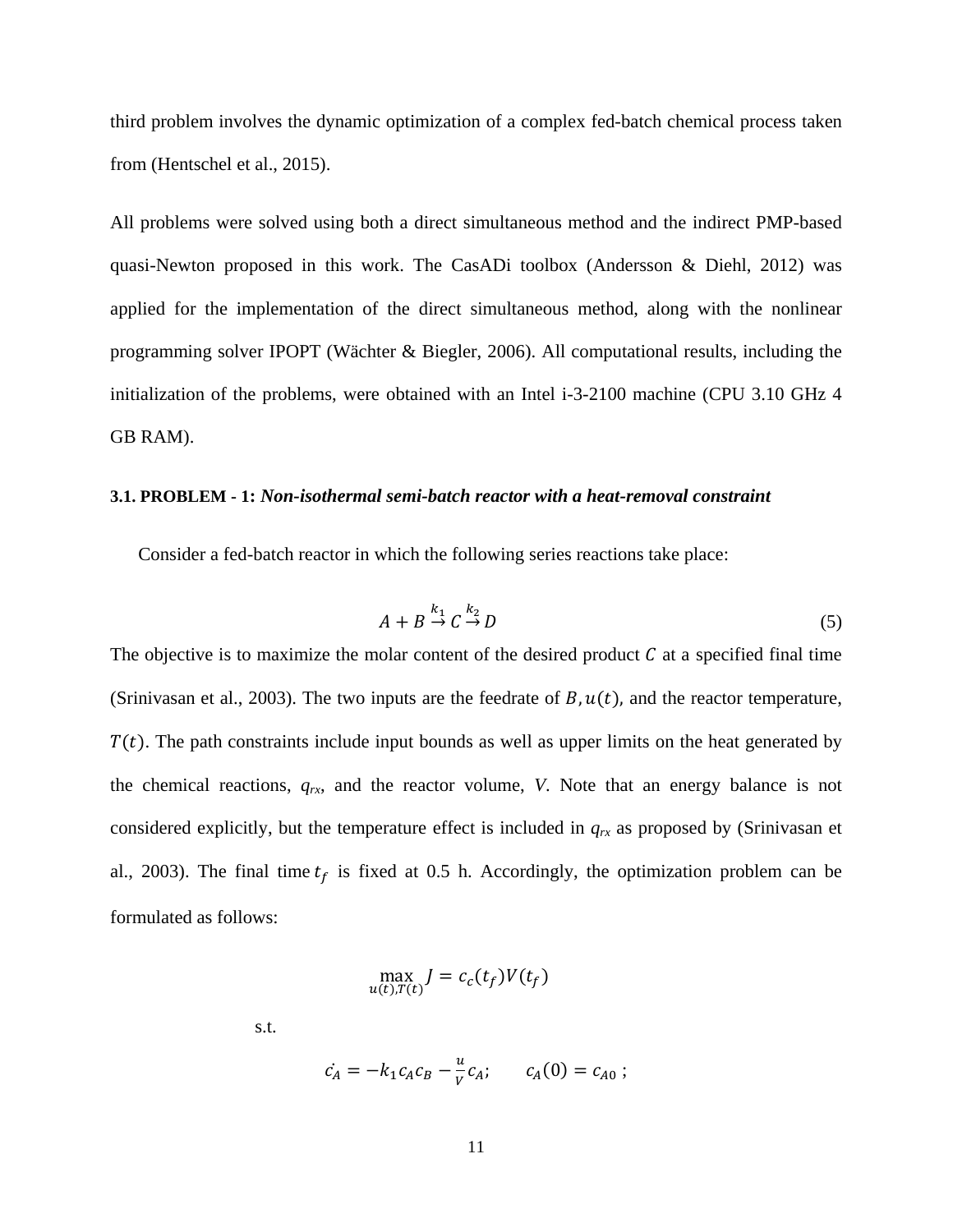$$
c_B = -k_1 c_A c_B + \frac{u}{v} (c_{B,in} - c_B); \t c_B(0) = c_{B0};
$$
  
\n
$$
c_C = k_1 c_A c_B - k_2 c_C - \frac{u}{v} c_C; \t c_C(0) = c_{C0};
$$
  
\n
$$
\dot{V} = u; \t V(0) = V_0;
$$
  
\n
$$
k_1 = k_{10} e^{\frac{-E_1}{RT}}; \t k_2 = k_{20} e^{\frac{-E_2}{RT}};
$$
  
\n
$$
T_{min} \le T(t) \le T_{max};
$$
  
\n
$$
u_{min} \le u(t) \le u_{max};
$$
  
\n
$$
(-\Delta H_1) k_1 c_A(t) c_B(t) V(t) + (-\Delta H_2) k_2 c_C(t) V(t) \le q_{rx,max};
$$
  
\n
$$
V(t) \le V_{max}
$$
\n(6)

The model parameters, initial conditions and constraints are given in Table 2.

**Table 2.** Model parameters, initial conditions and constraints for Problem 1.

| $k_{10}$       | $\overline{4}$<br>$1/(mol \; h)$ | $T_{min}$    | 293.15 K              |
|----------------|----------------------------------|--------------|-----------------------|
| $k_{20}$       | 800<br>1/h                       | $T_{max}$    | 323.15 K              |
| $E_1$          | $6\times10^3$ J/mol              | $V_{max}$    | 1.1<br>L              |
| E <sub>2</sub> | $20\times10^3$ J/mol             | $q_{rx,max}$ | $1.5 \times 10^5$ J/h |
| $\overline{R}$ | 8.314 J/(mol K)                  | $c_{A0}$     | 10<br>mol/L           |
| $\Delta H_1$   | $-3 \times 10^4$ J/mol           | $c_{B0}$     | 1.1685<br>mol/L       |
| $\Delta H_2$   | $-10^4$<br>J/mol                 | $c_{C0}$     | $\Omega$<br>mol/L     |
| $u_{min}$      | $\theta$<br>L/h                  | $V_0$        | $\mathbf{L}$          |
| $u_{max}$      | L/h                              | $c_{B,in}$   | 20<br>mol/L           |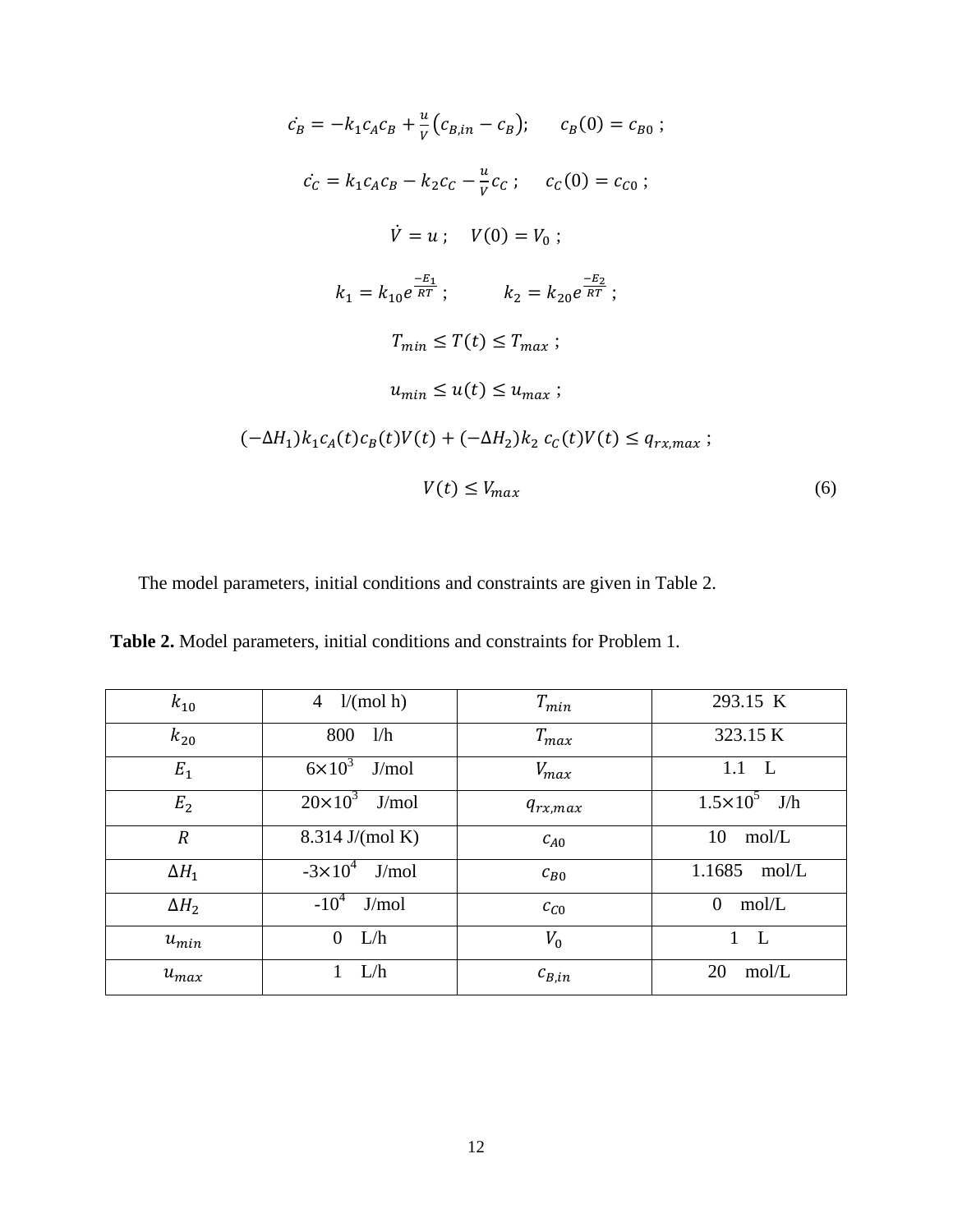#### **Computed optimal solutions**

There are several local solutions, three of which are given analytically by [\(Binette et al., 2016\)](#page-35-17). In fact, any feasible combination of the arcs  $(u_{min}, u_{path}, u_{max})$  and  $(T_{min}, T_{path}, T_{sens}, T_{max})$ described in that paper can be a local solution to the problem.

 The optimal input and state profiles computed with different numerical techniques are given in Figs 1 and 2. Fig. 1 shows the PMP-based solutions for the discretization levels  $N=50$  and N=500, along with the analytical solution 2 [\(Binette et al., 2016\)](#page-35-17). The parameter values  $\alpha$  = 0.025,  $K = 50$  and  $\varepsilon = 0.05$  are used in the PMP-based approach. Similarly, Fig. 2 shows the direct simultaneous solution for N=50 and N=500 along with the analytical solution 3 (Binette et [al., 2016\)](#page-35-17). A few remarks are given at this point:

- 1. Although all strategies converge to a solution with nearly the same cost (between 2.050 and 2.053 moles of reactant B, as seen in Table 3), there are significant differences in the computed optimal profiles, which is an indication that the two numerical strategies converge to *different* local solutions.
- 2. The heat-removal constraint is active during the first part of the run. The volume constraint is active in the second part of the run (batch mode with zero feed).
- 3. With the PMP-based solution strategy, the input profiles are not too close to the analytical solution 2 in the second arc characterized by  $T_{sens}$ . This is due to the lack of sensitivity of the objective function with respect to the inputs.
- 4. In the direct simultaneous solution for N=50, the heat-removal constraint is not active initially because the time discretization is too coarse. However, the constraint becomes active when N is increased.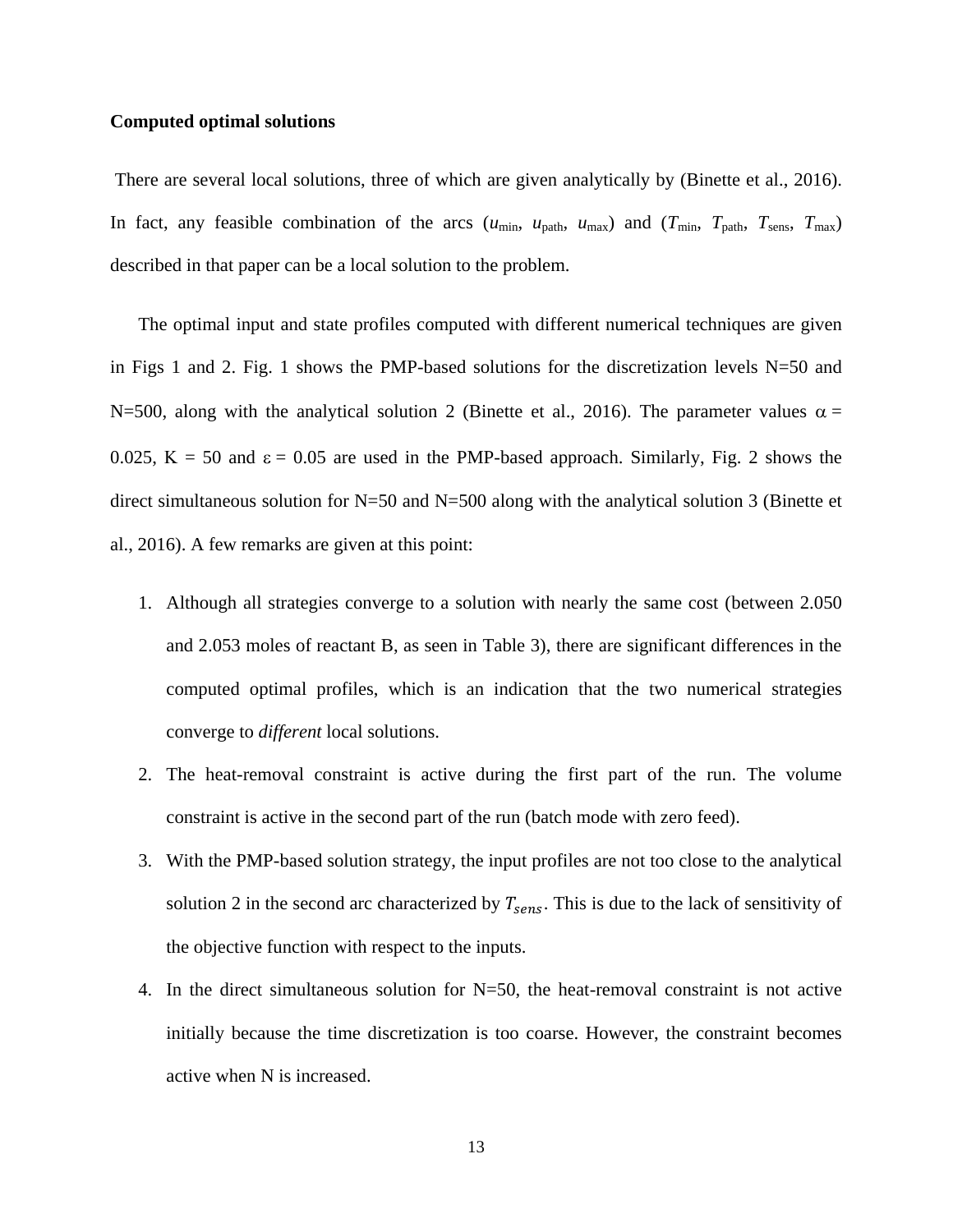

Figure 1. Optimal input and state profiles computed via the PMP-based method and the analytical solution 2 for Problem 1.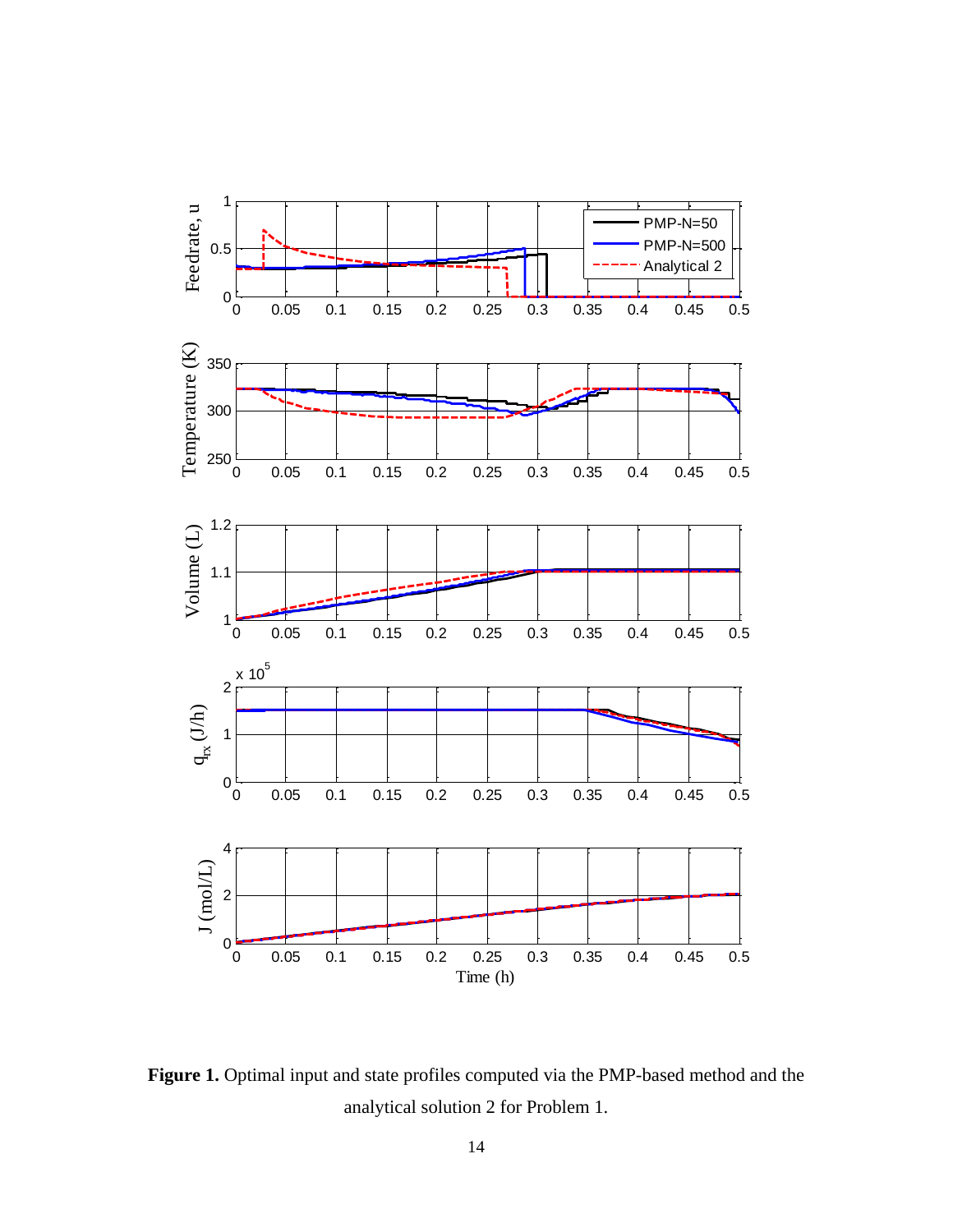

Figure 2. Optimal input and state profiles computed via the direct simultaneous method and the analytical solution 3 for Problem 1.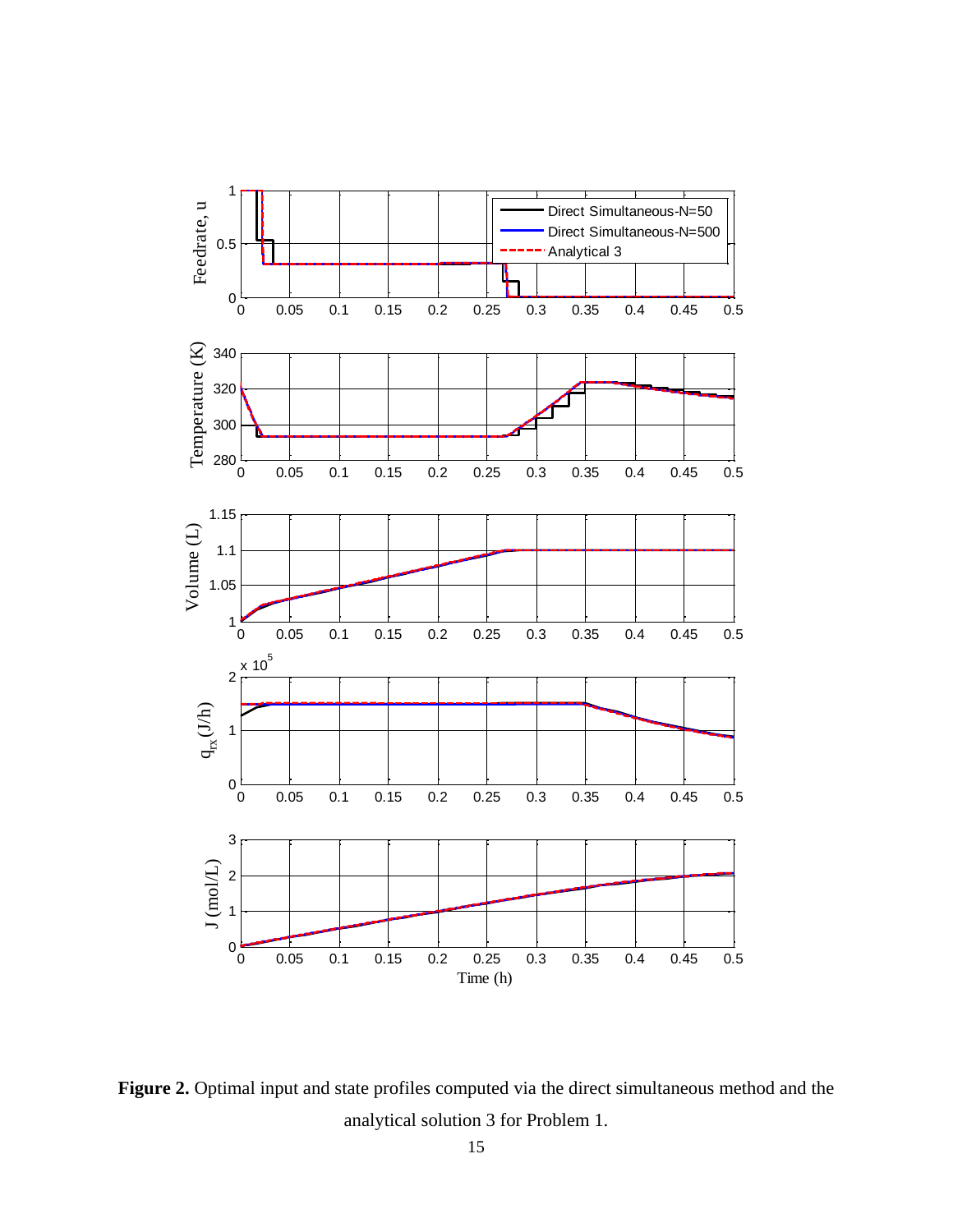The switching functions  $s_u$  and  $s_T$  computed at the optimal solution are given in Figs 3 and 4 for the PMP-based solution and the direct simultaneous solution, respectively. One can see that  $s_u$  is never zero, which means that the feed rate *u* is never sensitivity seeking. In contrast,  $s_T = 0$ in certain intervals, which are therefore sensitivity seeking.



50

60 70

**Figure 3a.** Switching function *s<sup>u</sup>* for the PMPbased solution and the analytical solution 2.

**Figure 3b.** Switching function  $s_T$  for the PMPbased solution and the analytical solution 2.







**Figure 4b.** Switching function  $s_T$  for the direct simultaneous solution and the analytical solution 3.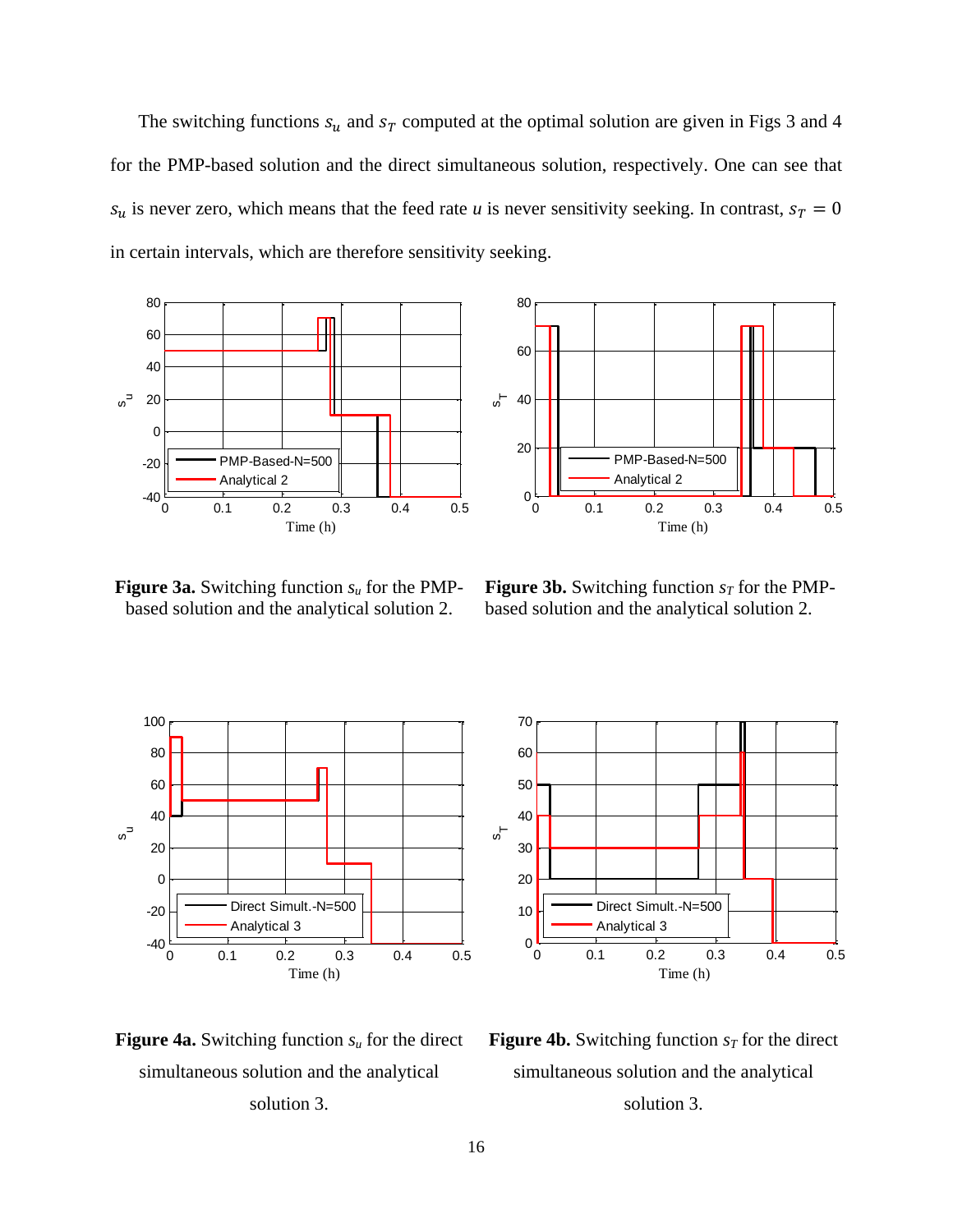| Optimization                                                                                               | <b>Solution Structure</b>          |                                     |                              |                             |                              |  |
|------------------------------------------------------------------------------------------------------------|------------------------------------|-------------------------------------|------------------------------|-----------------------------|------------------------------|--|
| <b>Strategy</b>                                                                                            | Arc <sub>1</sub>                   | Arc 2                               | Arc $3$                      | Arc 4                       | Arc 5                        |  |
| <i>Indirect PMP-based</i><br>$N=50$ , $J=2.050$<br>$N = 500$ , $J = 2.051$<br><b>Analytical Solution 2</b> | $u_{\text{path}}$<br>$T_{\rm max}$ | $u_{\text{path}}$<br>$T_{\rm sens}$ | $u_{\min}$<br>$T_{\rm path}$ | $u_{\min}$<br>$T_{\rm max}$ | $u_{\min}$<br>$T_{\rm sens}$ |  |
| $J=2.050$                                                                                                  |                                    |                                     |                              |                             |                              |  |
| Direct simultaneous<br>$N=50$ , J $=2.051$<br>$N = 500$ , J $= 2.053$                                      | $u_{\text{max}}$                   | $u_{\text{path}}$                   | $u_{\min}$                   | $u_{\min}$                  | $u_{\min}$                   |  |
| <b>Analytical Solution 3</b><br>$J=2.053$                                                                  | $T_{\text{path}}$                  | $T_{\rm min}$                       | $T_{\rm path}$               | $T_{\rm max}$               | $T_{\rm sens}$               |  |

**Table 3.** Comparison of the indirect PMP-based, direct simultaneous and analytical solution strategies for Problem 1.

 The comparison of the cost values and solution structures obtained with the various strategies are given in Table 3. The two numerical schemes converge to different solutions, which happen to be the analytical solution 2 and 3 given in Binette et al. (2016). The PMP-based solution suggests that the reactor temperature profile starts at its upper bound, with the feed rate  $u(t)$ adjusted to satisfy the heat-removal constraint. Then, the temperature follows  $T_{\text{sens}}(t)$  to find a compromise between producing much of the desired C and not too much of the undesired byproduct D. Once the reactor is completely filled, the feed rate is set to zero and the temperature adjusted to still keep the path constraint active. Once  $T_{\text{max}}$  is reached, the temperature is kept there until there is some advantage in reducing it and following  $T_{\text{sens}}(t)$  again. Although the input profiles of the PMP-based solution and the analytical solution 2 (Binette et al., 2016) are different, the arc types and sequence are exactly the same.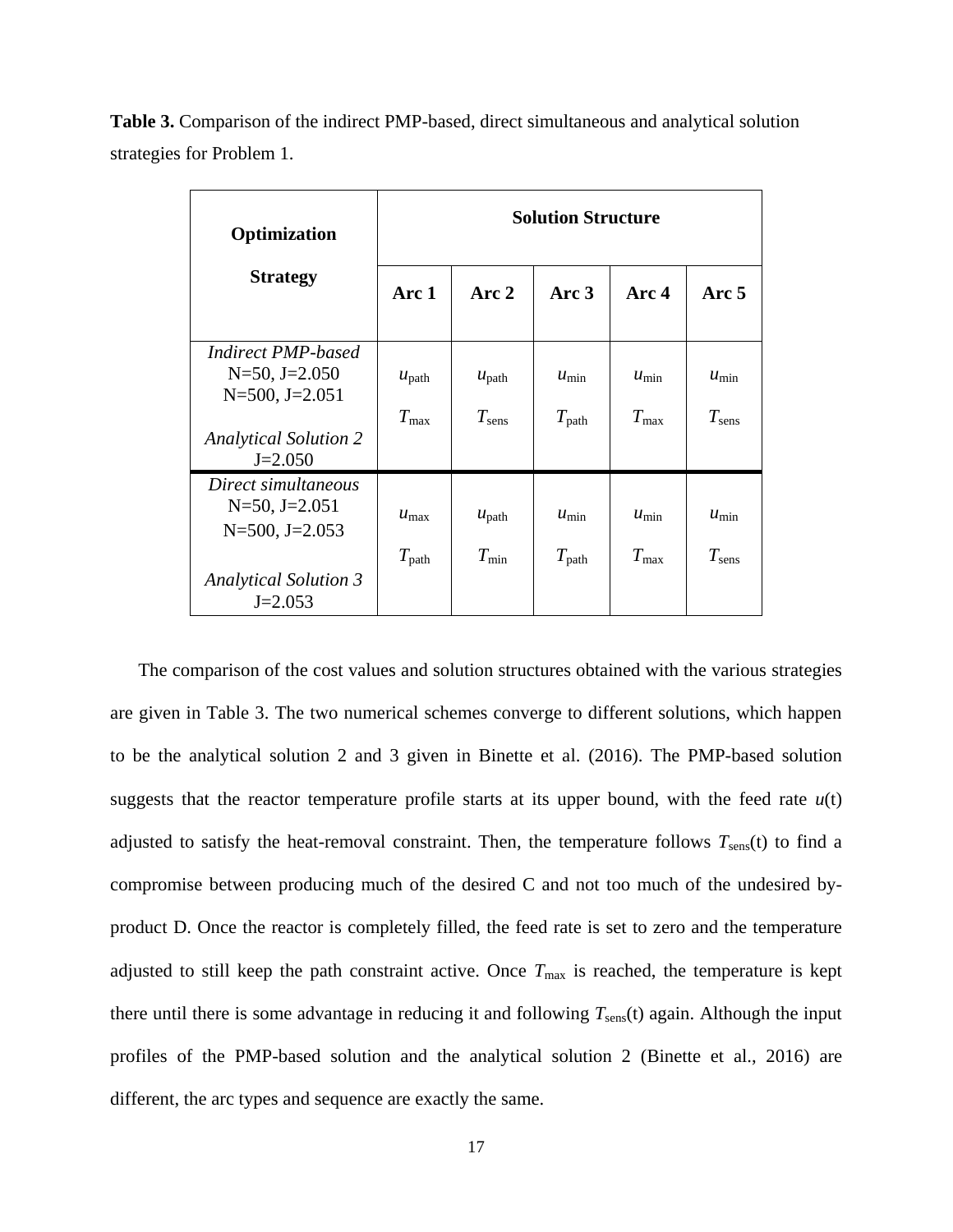On the other hand, the direct simultaneous solution comes fairly close to the analytical solution 3. Optimal operation starts with maximal feeding of reactant B, with the temperature being used to meet the heat-removal constraint. When the minimal temperature is reached, it is kept there, and the feed rate is adjusted to keep the path constraint active. Once the reactor is filled, the feed rate is set to zero and the temperature is increased to still keep the path constraint active. From that point on, the sequence of arcs is the same as for the PMP-based solution.



**Figure 5.** Computational times for different discretization levels N of Problem 1.

 Fig. 5 shows the computational time required to obtain the solution with the PMP-based and direct simultaneous methods. It is clearly seen that the PMP-based method requires significantly less computational time when the grid gets finer.

#### **3.2. PROBLEM - 2:** *Binary batch distillation column with terminal purity constraints*

 The optimization of batch distillation columns using PMP is well documented in the literature. For example, [\(Coward, 1967\)](#page-35-18) solved a time-optimal problem for a binary batch distillation column using PMP. The solution was based on an adaptive shooting strategy that requires good initial guesses for the adjoints and therefore is difficult to implement. [\(Mayur &](#page-36-15)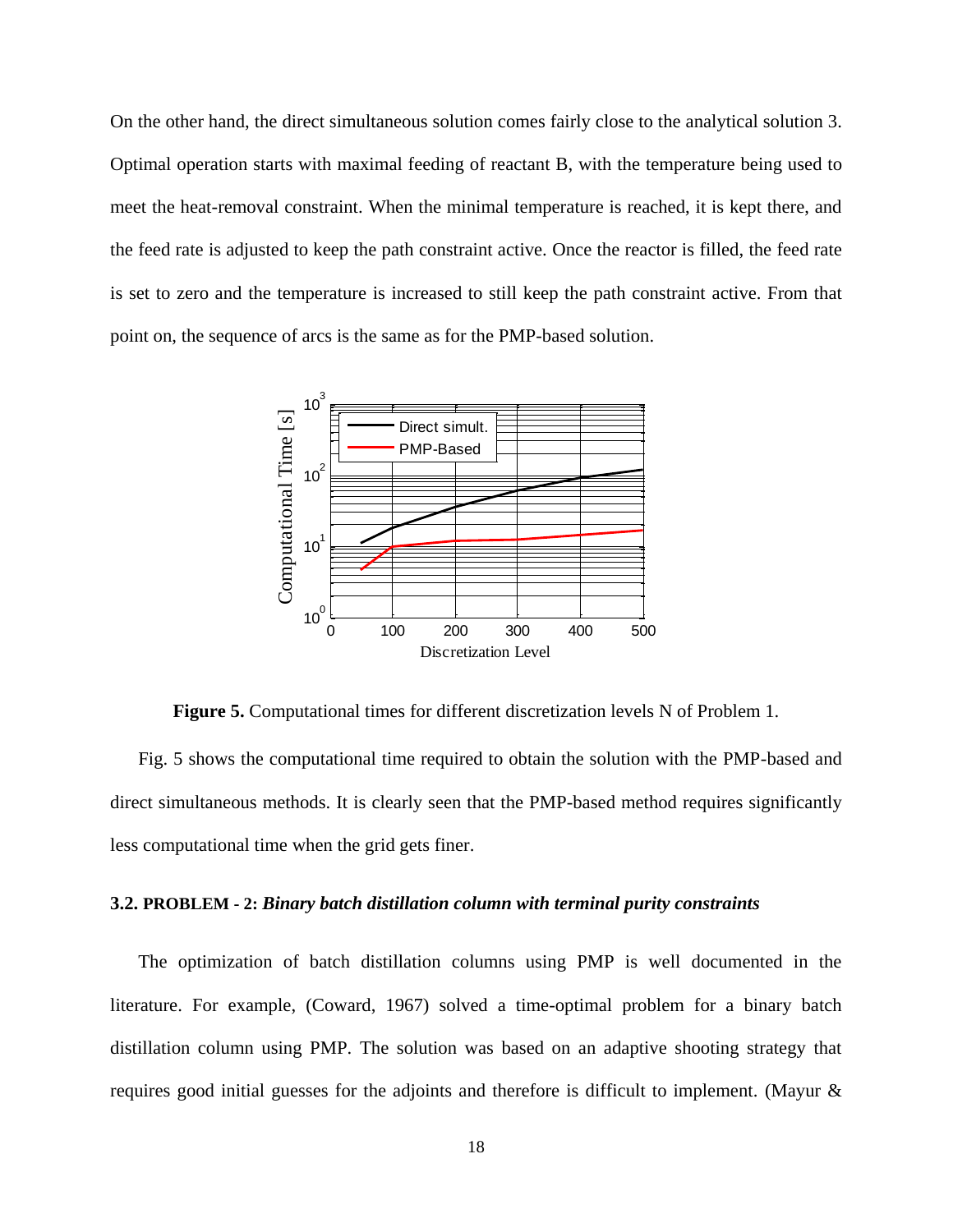[Jackson, 1971\)](#page-36-15) studied PMP for binary and multicomponent batch distillation problems with adaptive solution techniques. [\(Welz et al., 2005\)](#page-36-16) used the PMP-based necessary conditions of optimality to design an implicit optimization scheme for a binary batch distillation column. In the present paper, we propose to compare the PMP-based quasi-Newton method with a direct simultaneous approach to optimize the operation of a binary batch distillation column.

 Consider a batch distillation column with only three equilibrium plates, in which the components A and B (more volatile) are separated from each other. The objective is to maximize the molar amount of B in the distillate for a given batch time, while satisfying the terminal purity constraints of at least 80 mol.% of B in the distillate and at most 20 mol% of B in the bottom product. The final time  $t_f$  is fixed at 3.0 h. The only path constraints are input bounds on the reflux ratio.

A schematic of the column is given in Fig. 6, with the molar amounts  $B$  and  $D$  in the bottoms and in the distillate tank, respectively, the vapor flow rate  $V$  and the liquid flow rate  $L$  in the column. The internal reflux ratio  $r = \frac{L}{v}$  $\frac{2}{v}$  is the input variable. Assuming perfect mixing on all stages, negligible vapor hold-up, constant vapor flow through the column, total condensation in the condenser of negligible hold-up, constant liquid hold-up on all trays and constant relative volatility, the optimization problem can be stated as follows:

$$
\max_{r(t)} J = D(t_f)
$$

s.t.

$$
\dot{D} = V(1 - r); \quad D(0) = 0;
$$
  

$$
\dot{B} = V(r - 1); \quad B(0) = B_0;
$$
  

$$
\dot{x}_B = \frac{v}{B}(x_B - y_B + r(x_1 - x_B)); \quad x_B(0) = x_{B_0};
$$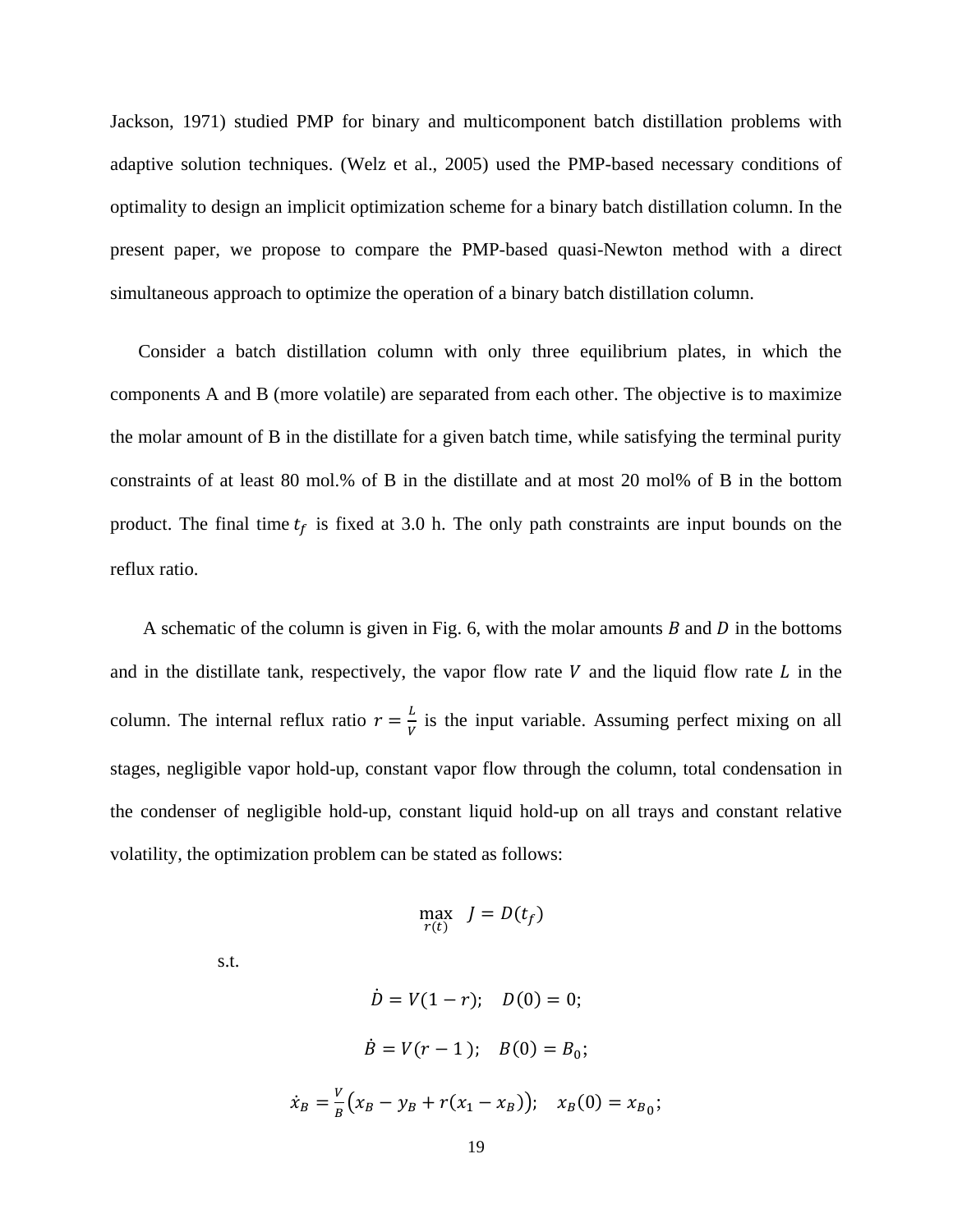$$
\dot{x}_k = \frac{V}{M} (y_{k-1} - y_k + r(x_{k+1} - x_k)); \quad x_k(0) = x_{B_0}; \quad k = 1,...,3; \n\dot{x}_D = \frac{V(1-r)}{D} (y_3 - x_D); \quad x_D(0) = x_{B_0}; \n\dot{y}_0 = y_B; \quad x_4 = y_3; \quad y_k = \frac{ax_k}{1 + (\alpha - 1)x_k}; \quad k = B, 1,...,3; \n\qquad x_D(t_f) \ge 0.8; \n\qquad x_B(t_f) \le 0.2; \n0 \le r(t) \le 1
$$
\n(7)

where  $B_0$  is the initial charge,  $x_{B_0}$  the mole fraction of B in the initial charge,  $x_k$  the mole fraction of B in the liquid phase of the  $k$ -th tray,  $y_k$  the mole fraction of B in the vapor phase leaving the *k*-th tray,  $x_D$  the mole fraction of B in the distillate tank,  $x_B$  the mole fraction of B in the bottoms,  $y_B$  the mole fraction of B in the vapor leaving the bottoms,  $\alpha$  the relative volatility, and  $M$  the liquid hold-up on each tray. The material balances are written in terms of the more volatile component B. The trays are numbered from the bottom to the top of the column. Because of total condensation, the composition of the refluxed liquid is equal to the vapor composition leaving the upper plate. It is also assumed that all plates are initially charged with the same liquid mixture as the reboiler and thus the initial concentration of B on each tray is  $x_{B_0}$ . The dynamic column model has 7 state variables and a single input. The model parameters and initial conditions are given in Table 4.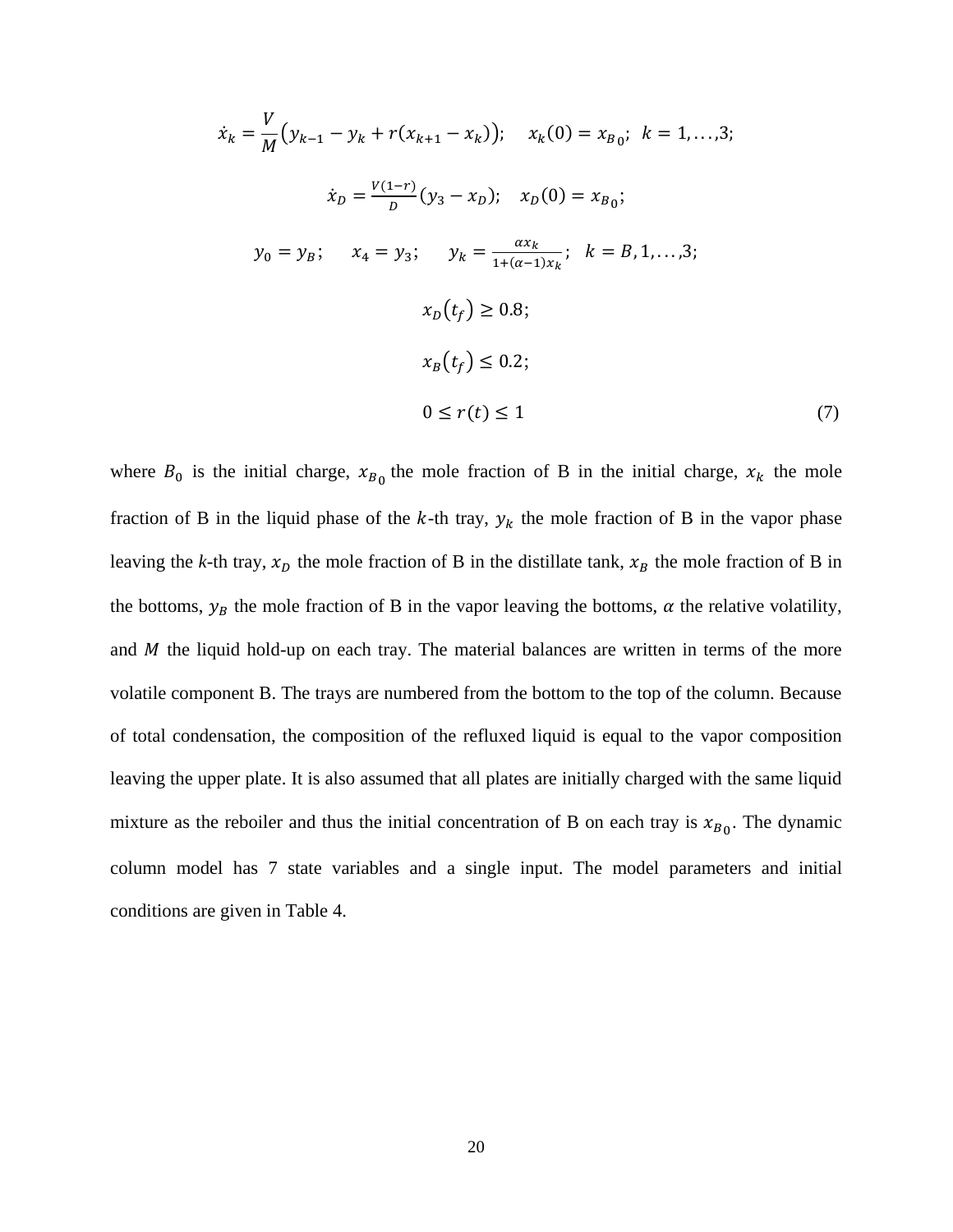

**Figure 6.** Schematic of the batch distillation column.

| Vapor flow rate, $V$                        | 50 kmol/h |
|---------------------------------------------|-----------|
| Relative volatility, $\alpha$               | 2.25      |
| Initial charge, $B_0$                       | 115 kmol  |
| Concentration of B in the charge, $x_{B_0}$ | 0.4       |
| Molar hold-up per plate, $M$                | 5 kmol    |

**Table 4.** Model parameters and initial conditions for Problem 2.

# **Computed optimal solutions**

 The input vector is parameterized using *N* equidistant piecewise-constant elements. The terminal constraints are enforced in the PMP-based solution by setting the final values of the adjoints as stated in Eq. 2. The parameter values  $\alpha = 0.1$ ,  $K = 100$  and  $\epsilon = 0.05$  are used in the PMP-based approach.

Fig. 7 shows the optimal input and state profiles computed with the two strategies for the discretization level N=500. One sees that both the PMP-based and the direct simultaneous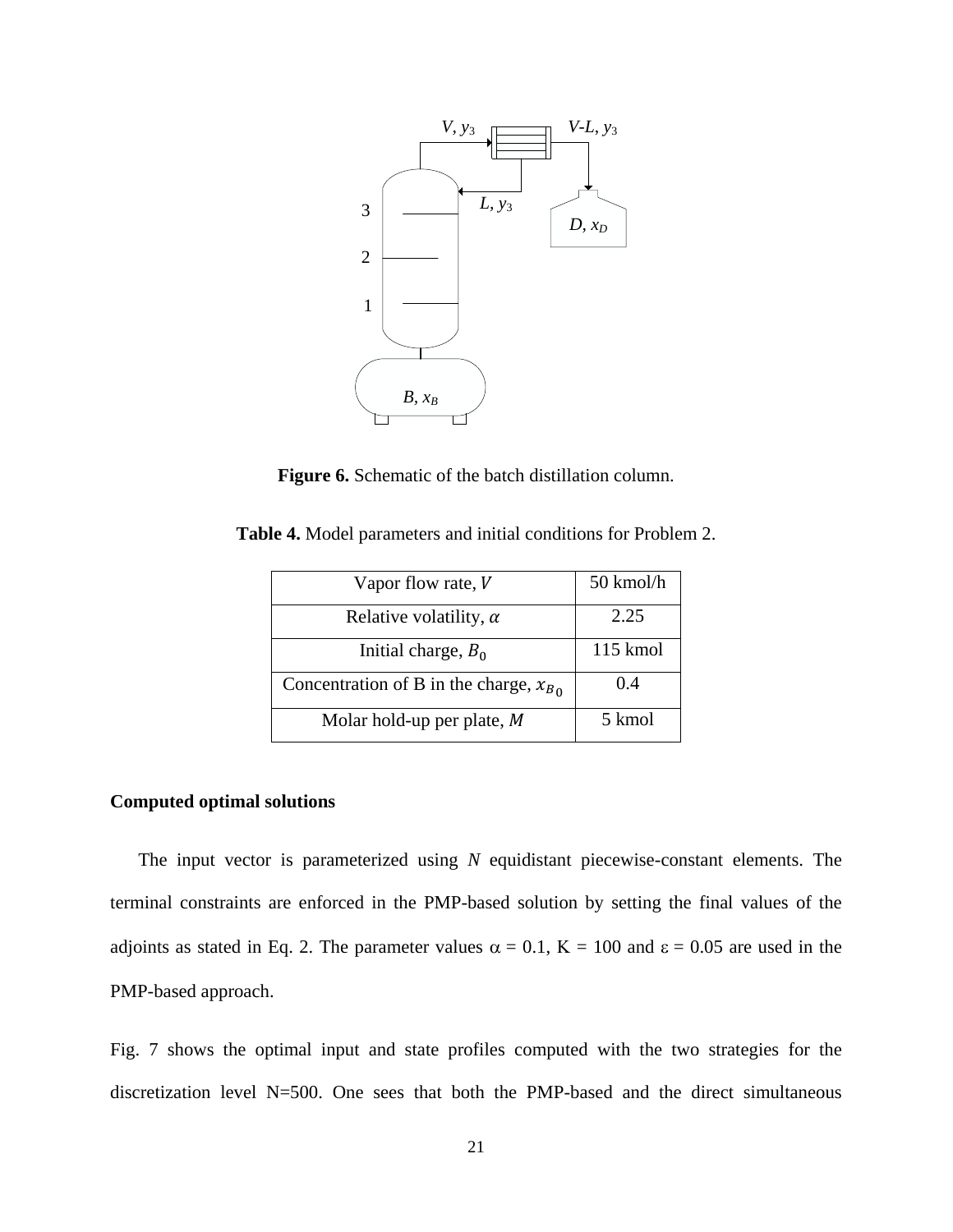solutions converge to a 3-arc solution. Both solutions suggest total reflux in the beginning to increase the composition at the top of the column. Then, they both follow a sensitivity-seeking arc to produce as much distillate as possible with the required purity. Finally, a short third arc with zero reflux is used to recover the high-purity material that is still in the column.

The corresponding switching functions are shown in Fig. 8. The following remarks can be made:

- 1. Since there are no path constraints besides the input bounds, the only possible arcs are  $r_{max}$ ,  $r_{min}$  and  $r_{sens}$ .
- 2. Although the two numerical schemes lead to the same sequences and types of arcs, namely  $r_{max}$ , followed by  $r_{sens}$  and  $r_{min}$ , and nearly the same optimal cost *J* (cf. Table 5), the computed input profiles are noticeably different. This is due to the lack of sensitivity of the objective function with respect to the input  $r_{sens}(t)$ . This is a common feature of sensitivity-seeking arcs, which significantly complicates the numerical computation of optimal solutions.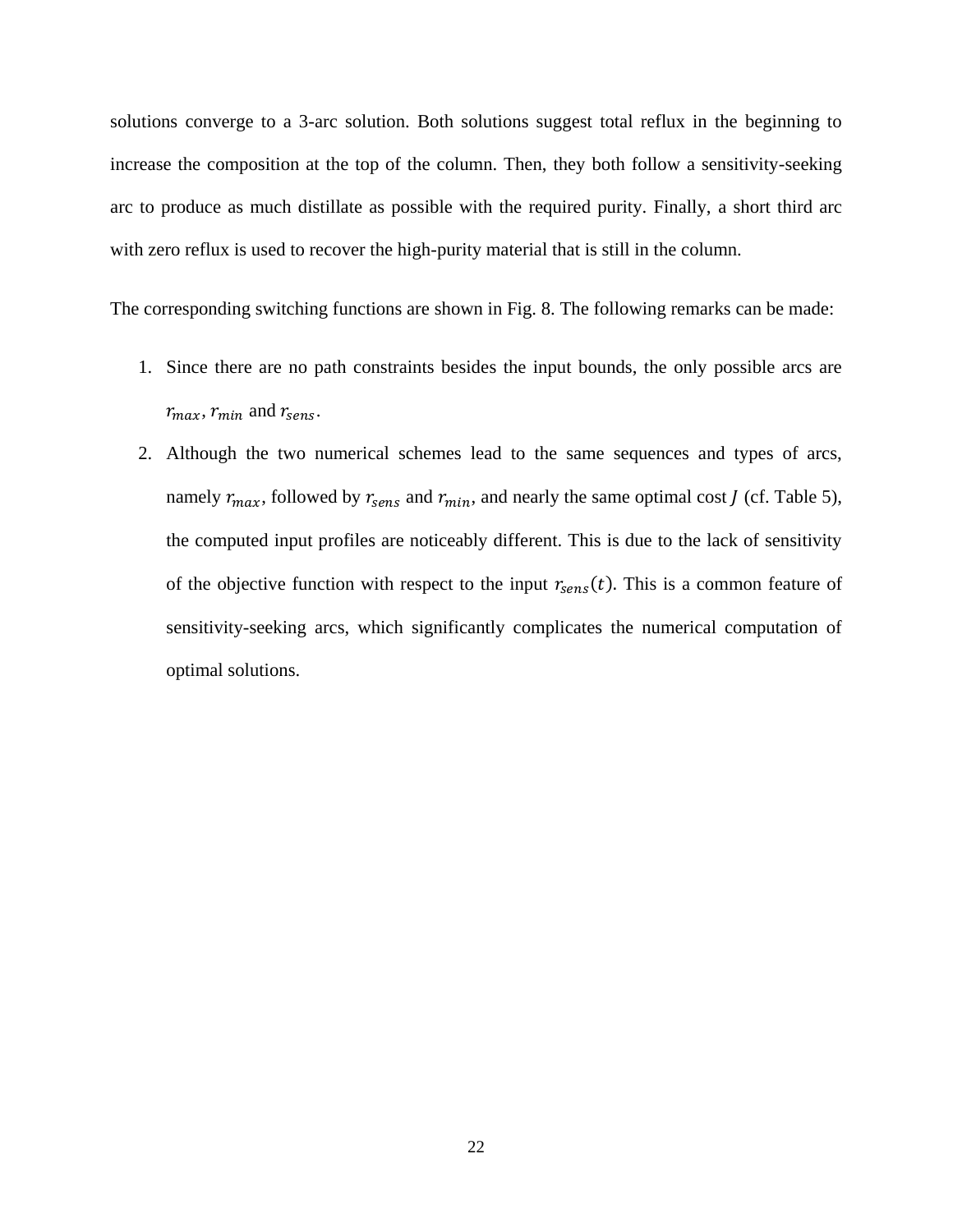

Figure 7. Optimal input and state profiles computed via the PMP-based method and the direct simultaneous strategy for Problem 2.



**Figure 8.** Switching function *s<sup>r</sup>* for Problem 2.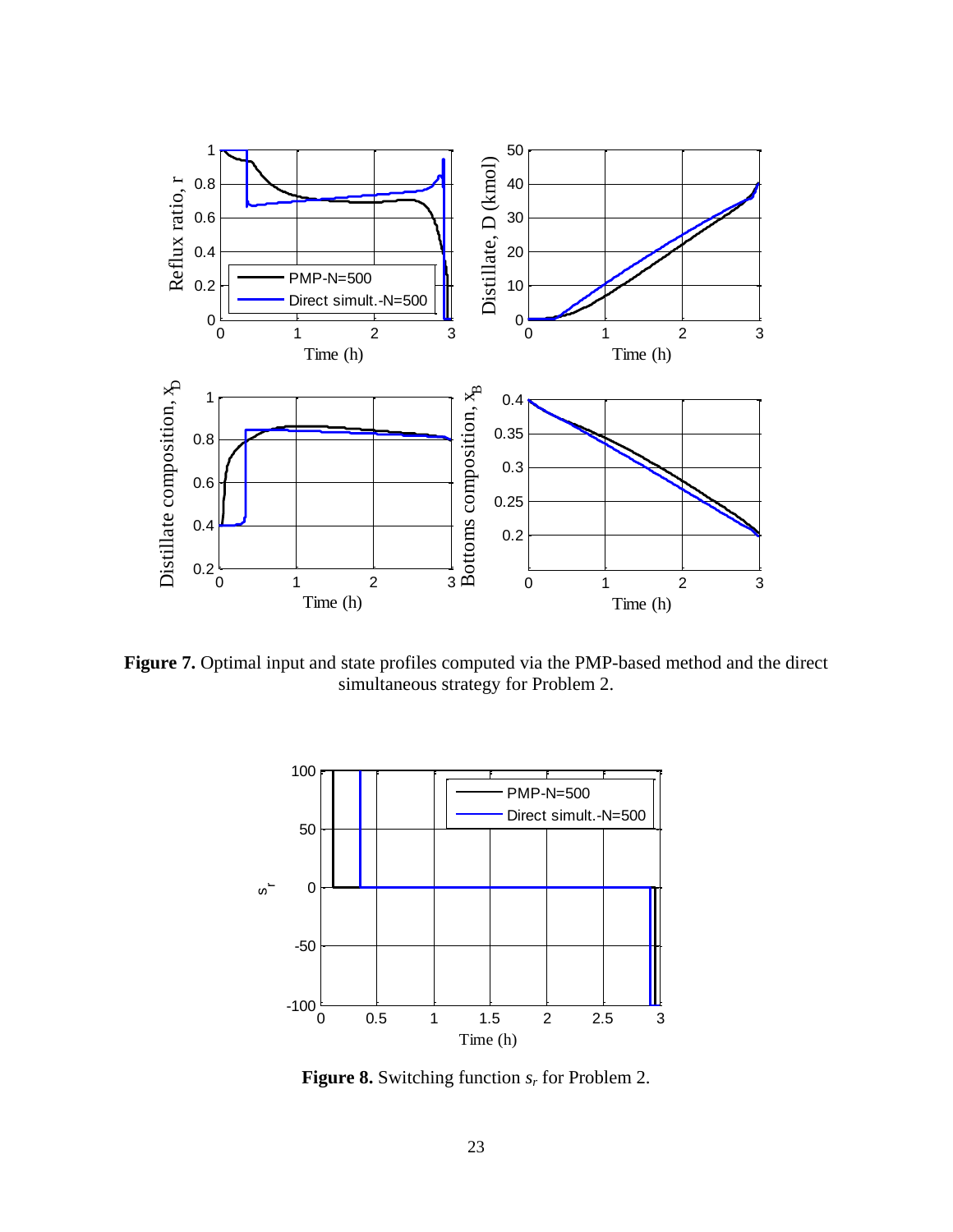| <b>Optimization Strategy</b> | <b>Solution Structure</b> |                |               |  |
|------------------------------|---------------------------|----------------|---------------|--|
|                              | Arc 1                     | Arc 2          | Arc 3         |  |
| <b>Indirect PMP-based</b>    |                           |                |               |  |
| $N=50$ , J=40.01 kmol        | $r_{\rm max}$             | $r_{\rm sens}$ | $r_{\rm min}$ |  |
| $N=500$ , J=40.02 kmol       |                           |                |               |  |
| Direct simultaneous          |                           |                |               |  |
| N=50, J=40.02 kmol           | $r_{\rm max}$             | $r_{\rm sens}$ | $r_{\rm min}$ |  |
| $N = 500$ J=40.03 kmol       |                           |                |               |  |

**Table 5.** Comparison of the indirect PMP-based and direct simultaneous strategies for Problem 2.

 Finally, Fig. 9 compares the computational times needed for the two numerical schemes as functions of the discretization level. One sees that the indirect PMP-based method has a clear advantage when finer grids are applied.



**Figure 9.** Computational times for different discretization levels of Problem 2.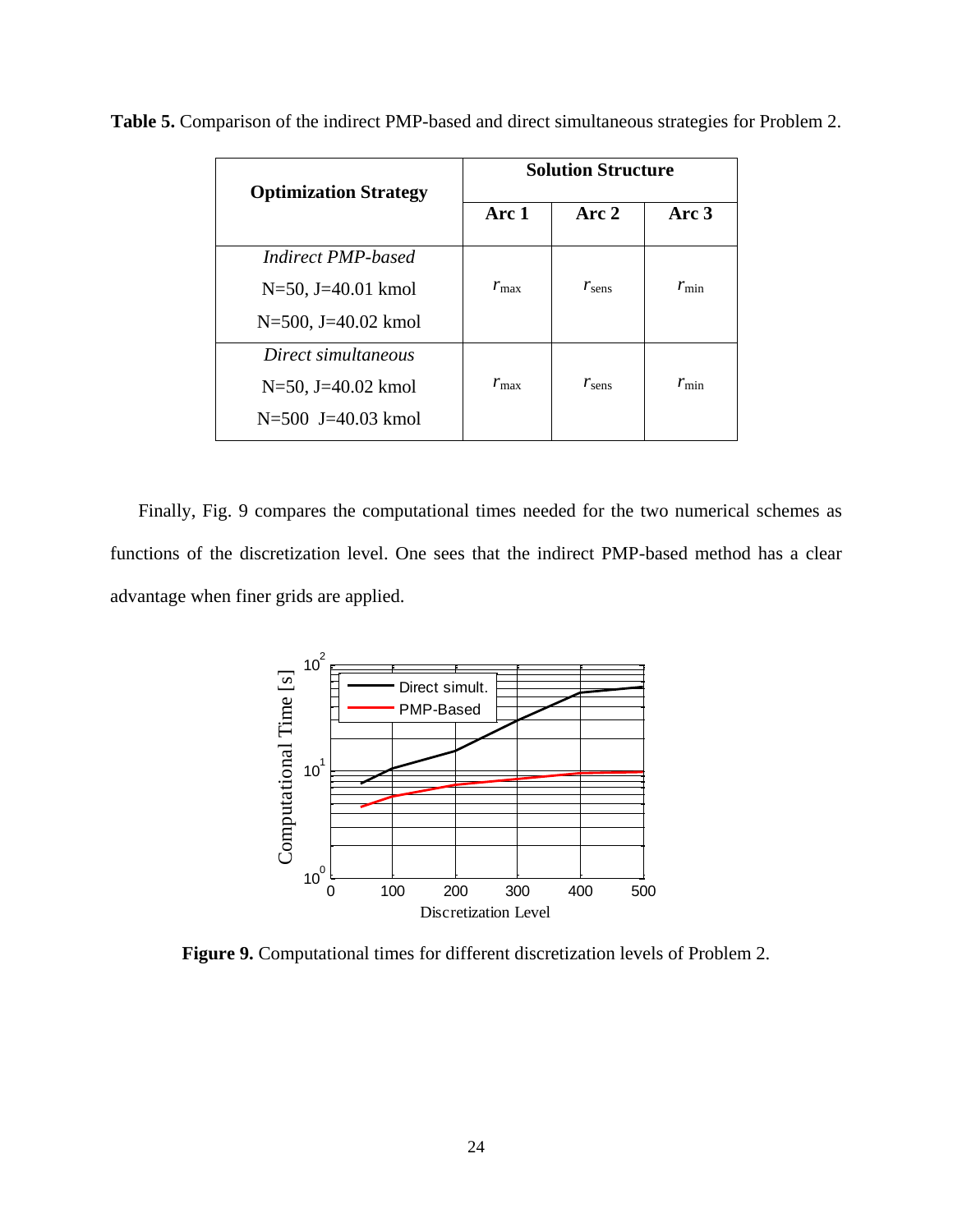#### **3.3. PROBLEM - 3:** *Fed-batch hydro-formylation reactor with path constraints*

 Consider the optimization of a fed-batch reactor to maximize the production of n-tridecanal (nC13al) from 1-dodecene (nC12en) that reacts with syngas ( $H_2 + CO$ ). The reaction network is illustrated in Fig. 10 [\(Hentschel et al., 2015\)](#page-35-15).



**Figure 10.** Hydroformulation reaction network.

A stirred tank reactor with gas feeding is used in semi-batch mode of operation. The input variables are the reactor temperature  $T(t)$  and the feedrate  $u(t)$  of syngas ( $H_2 + CO$ .) The gas and liquid phases are modeled as ideally mixed phases. The model parameters have been trained and validated using experimental data [\(Hentschel et al., 2015\)](#page-35-15). The aim is to maximize the concentration of n-tridecanal (nC13al) at a specified final time. In addition to the bounds on the input variables, the total pressure of the gas phase must be kept within specified limits. The dynamic optimization problem is formulated as follows: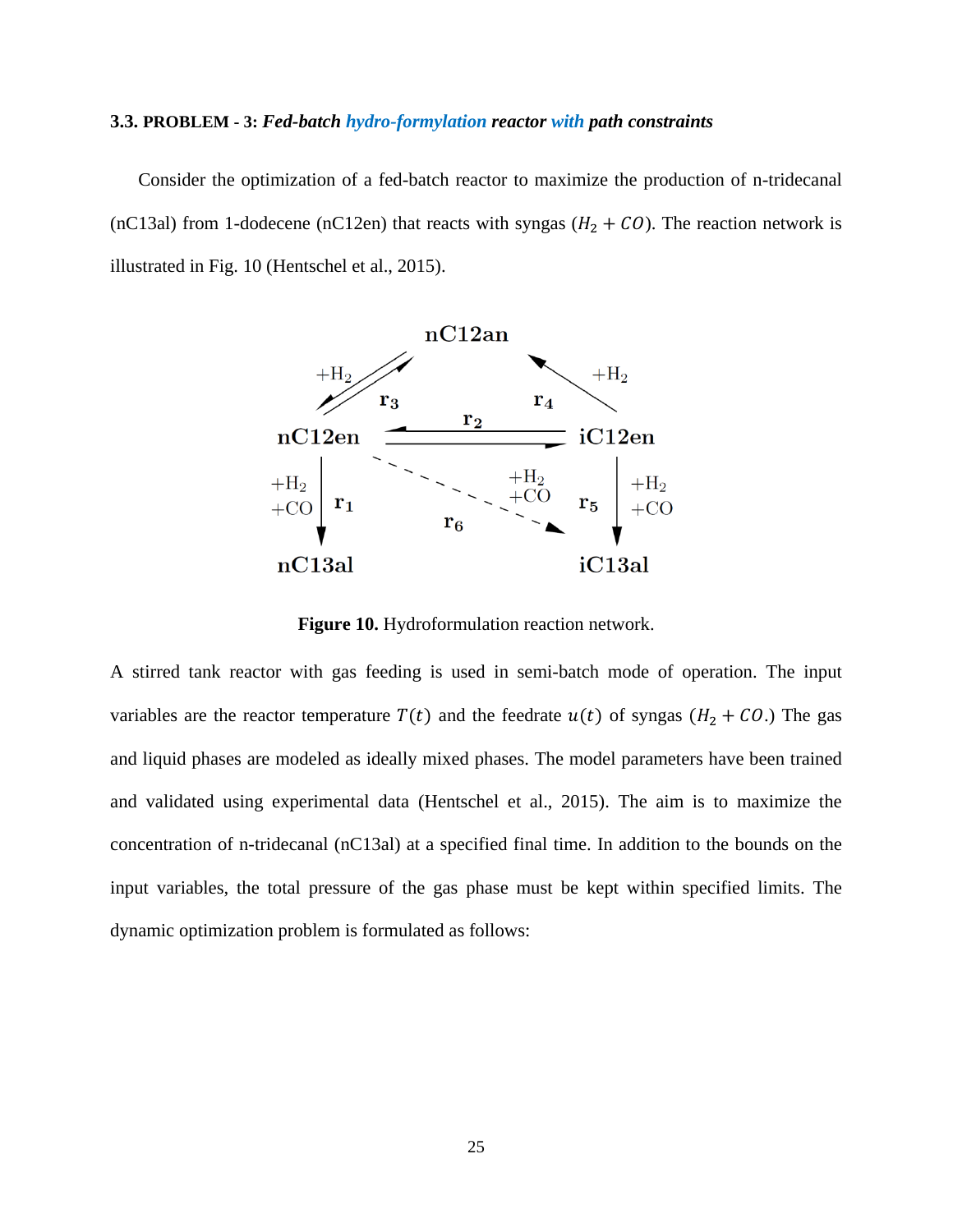$$
\max_{u(t),T(t)} J = c_{nc13al}(t_f)
$$

s.t.

$$
\dot{c}_{liq,i} = j_{i}^{GL} + c_{cat}M_{cat} \sum_{j \in \mathbb{R}} v_{j,i}r_{j}; \quad c_{liq,i}(0) = c_{liq,i0}; \quad i = 1, 2, ..., 7;
$$
\n
$$
\dot{p}_{i} = \frac{RT}{V_{gas}} (u x_{i} - V_{liq} j_{i}^{GL}) \quad (i \in gas); \quad p_{i}(0) = p_{i0}; \quad x_{i} = 0.5 \left(\frac{\text{mol}}{\text{mol}}\right); \quad i = 1, 2;
$$
\n
$$
j_{i}^{GL} = \begin{cases} (k_{L}a)_{i}(c_{i}^{*} - c_{liq,i}), (if \ i \in gas); \quad i = 1, 2 \\ 0, (else); \quad i = 3, 4, ..., 7 \end{cases};
$$
\n
$$
r_{1} = \frac{k_{1,0}(T)c_{nc12en}c_{H_{2}}c_{co}}{1 + K_{1,1}c_{nc12en} + K_{1,2}c_{nc13al} + K_{1,3}c_{H_{2}}};
$$
\n
$$
r_{2} = \frac{k_{2,0}(T)(c_{nc12en} - \frac{c_{ic12an}}{K_{p,2}})}{1 + K_{2,1}c_{nc12en} + K_{2,2}c_{ic12en}};
$$
\n
$$
r_{3} = \frac{k_{3,0}(T)(c_{nc12en}c_{H_{2}} - \frac{c_{nc12an}}{K_{p,3}})}{1 + K_{3,1}c_{nc12en} + K_{3,2}c_{nc13an} + K_{3,3}c_{H_{2}}};
$$
\n
$$
r_{4} = k_{4,0}(T)c_{ic12en}c_{H_{2}}c_{co};
$$
\n
$$
r_{5} = k_{5,0}(T)c_{ic12en}c_{H_{2}}c_{co};
$$
\n
$$
k_{j}(T) = k_{0,j} \exp\left(-\frac{E_{A,j}}{R}\left(\frac{1}{T} - \frac{1}{T_{ref}}\right)\right);
$$
\n
$$
K_{p,j} = \exp\left(\frac{-\Delta G_{j}}{RT}\right);
$$
\n
$$
- \Delta G_{j} = a_{0,j} + a_{1,j}T + a_{2,j}T^{2};
$$
\n<math display="block</math>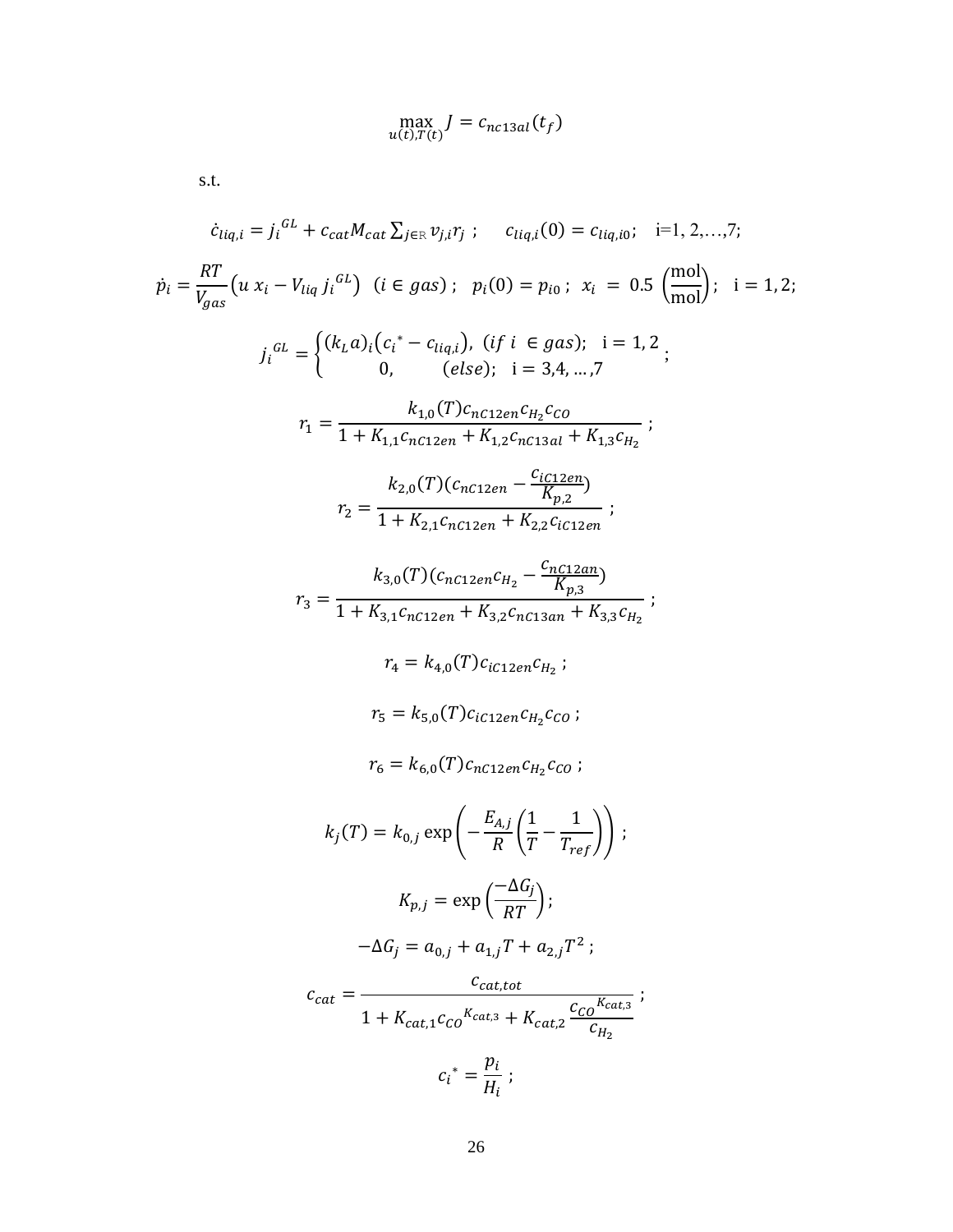$$
H_i = H_i^0 \exp\left(\frac{-E_{A,H,i}}{RT}\right);
$$
  
\n
$$
p_{total}(t) = p_{H_2}(t) + p_{CO}(t);
$$
  
\n
$$
1 \text{ bar} \le p_{total}(t) \le 20 \text{ bar};
$$
  
\n
$$
0 \le u(t);
$$
  
\n368.15 K  $\le T(t) \le 388.15 \text{ K}$  (8)

where *i* represents the component index  $(i=1,2,...,7$  for the liquid phase and  $i=1,2$  for the gas phase), *j* stands for the reaction index and R is the reaction set. The final time  $t_f$  is fixed at 80 min. All related parameters are given in Table 6. Equal molar content of *CO* and *H<sup>2</sup>* in the syngas is assumed. The liquid volume  $V_{liq}$  and the gas volume  $V_{gas}$  inside the reactor are assumed constant, namely 900 mL each. The initial molar amount of the main reactant 1-dodecene is 0.85 mol, while all other initial conditions for the chemical species in the liquid phase are set to zero. The initial partial pressures of the *CO* and *H<sup>2</sup>* in the gas phase are 10 bar.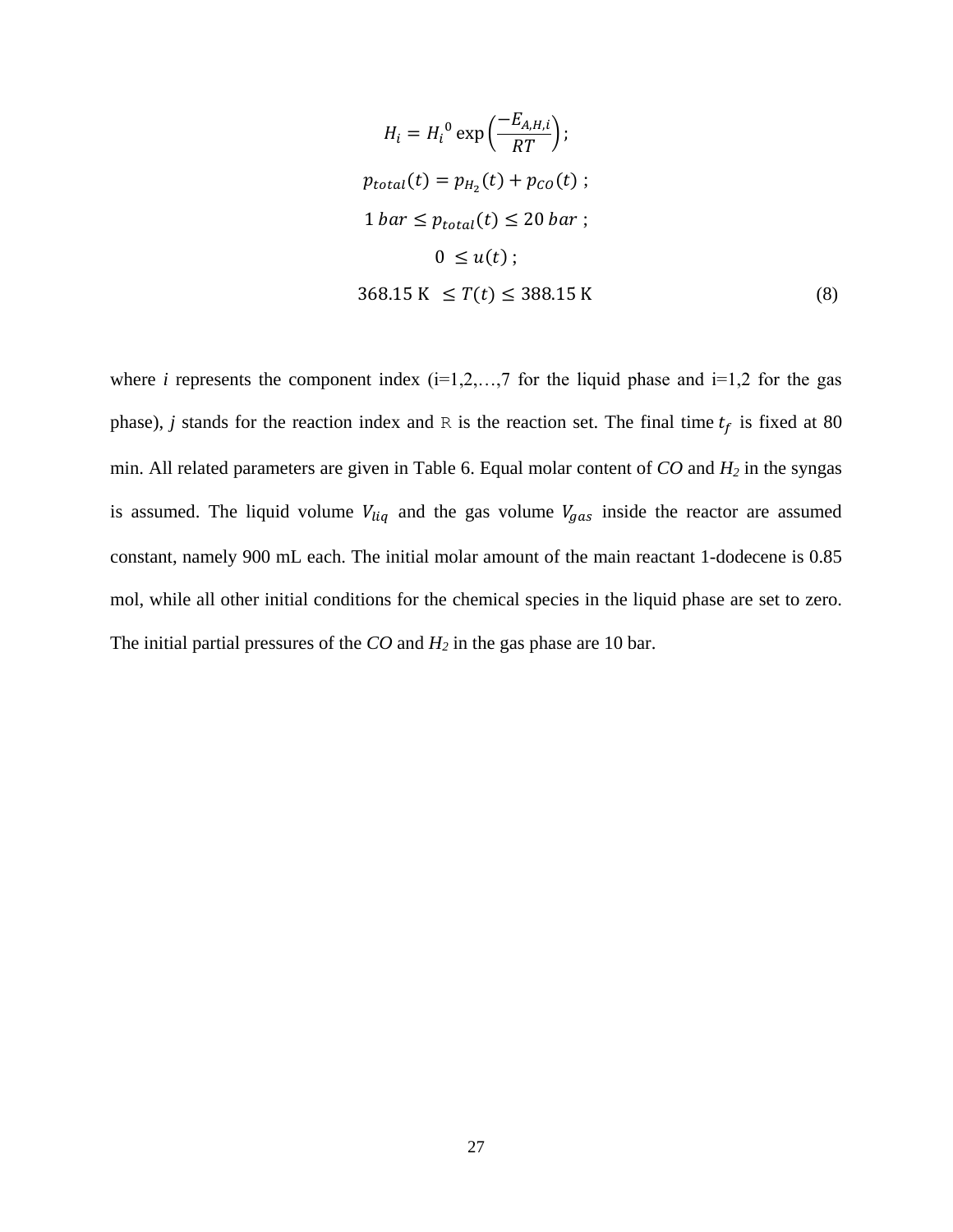| <b>Reaction Kinetics</b>        |                         |                        |                              |        |                                |                |                        |                |       |
|---------------------------------|-------------------------|------------------------|------------------------------|--------|--------------------------------|----------------|------------------------|----------------|-------|
|                                 | $E_A$                   |                        | Unit                         |        |                                |                | $K_1$                  | K <sub>2</sub> | $K_3$ |
| component                       | (kJ/mol)                | $k_0$                  |                              |        | (mL/mol)                       | (mL/mol)       | (mL/mol)               |                |       |
| $r_{1}$                         | 113.08                  | $4.904 \times 10^{16}$ | $mL^3/(g.min.mol^2)$         |        | 574876                         | 3020413        | 11732838               |                |       |
| $r_{2}$                         | 136.89                  | $4.878 \times 10^{16}$ | mL/(g.min)                   |        | 38632                          | 226214         |                        |                |       |
| $r_{3}$                         | 76.11                   | $5.411 \times 10^8$    | $mL^2/(g.min.mol)$           |        | 2661.2                         | 7100           | 1280                   |                |       |
| $r_{4}$                         | 102.26                  | $2.958 \times 10^{4}$  | $mL^2/(g.min.mol)$           |        |                                |                |                        |                |       |
| $r_{5}$                         | 120.84                  | $7.619\times10^{10}$   | $mL^3/(g.min.mol^2)$         |        |                                |                |                        |                |       |
| $r_{6}$                         | 113.08                  | $3.951 \times 10^{10}$ | $mL^3/(g.min.mol^2)$         |        |                                |                |                        |                |       |
| $c_{cat}$                       |                         |                        |                              |        | $3.041 \times 10^{4}$          | $\overline{0}$ | 0.644                  |                |       |
|                                 |                         |                        | <b>Equilibrium Constants</b> |        |                                |                |                        |                |       |
| $a_0$ (kJ/mol)<br>component     |                         | $a_1$ (kJ/mol/K)       |                              |        | $a_2$ (kJ/mol/K <sup>2</sup> ) |                |                        |                |       |
| $\Delta G_2$                    |                         |                        | $-11.0034$                   |        | $\overline{0}$                 |                | $\overline{0}$         |                |       |
| $\Delta G_3$                    |                         | $-126.275$             |                              | 0.1266 |                                |                | $6.803 \times 10^{-6}$ |                |       |
| <b>Solubility</b>               |                         |                        |                              |        |                                |                |                        |                |       |
| $H_0$ (bar.mL/mol)<br>component |                         | $E_{A,H}$ (kJ/mol)     |                              |        | $kLa$ (min <sup>-1</sup> )     |                |                        |                |       |
|                                 | 66400<br>H <sub>2</sub> |                        | $-3.06$                      |        |                                | 9.57           |                        |                |       |
| C <sub>0</sub><br>73900         |                         |                        | $-0.84$<br>7.08              |        |                                |                |                        |                |       |

**Table 6.** Model parameters for Problem 3.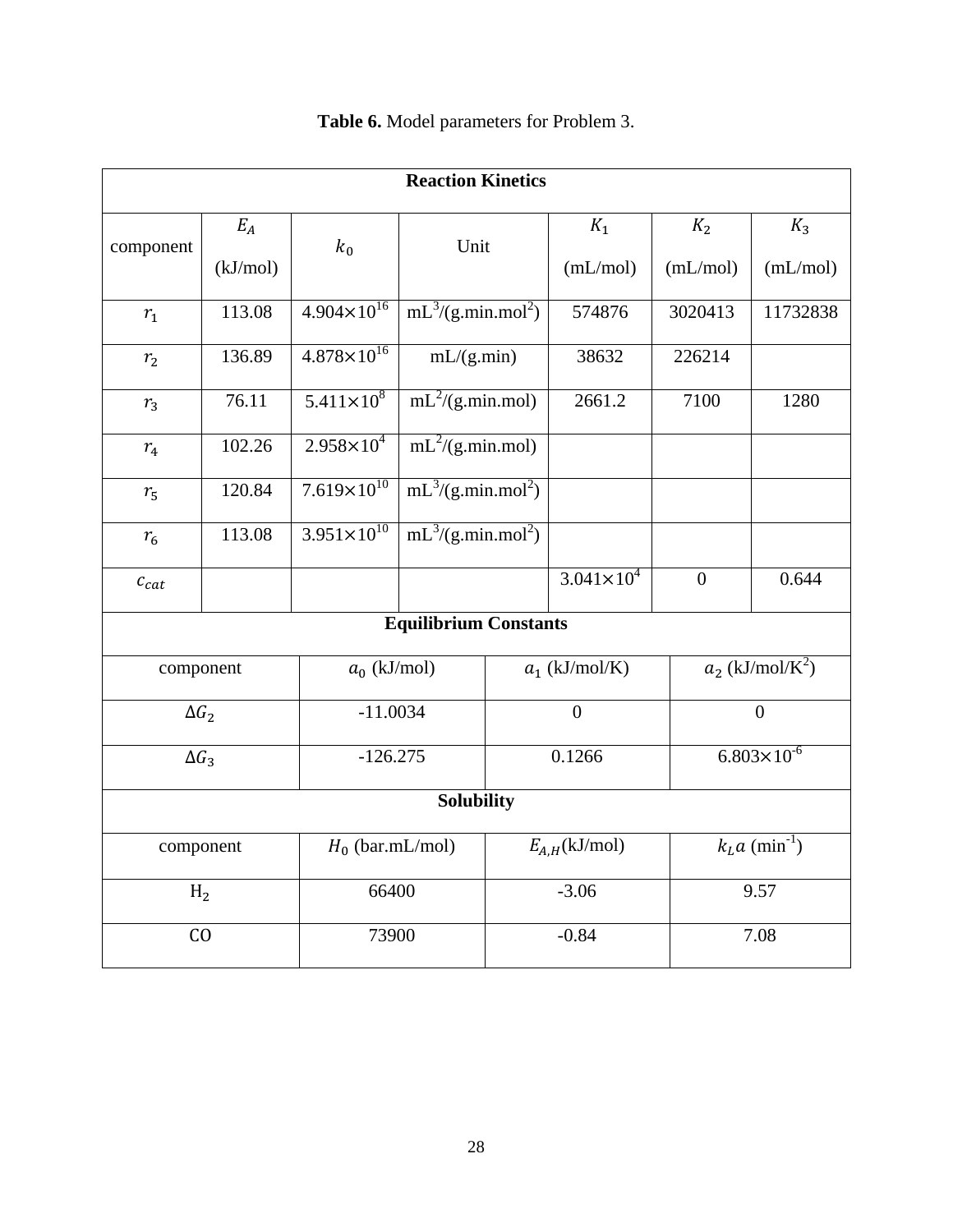## **Computed optimal solutions**

The parameter values  $\alpha = 0.02$ ,  $K = 100$  and  $\varepsilon = 0.05$  are used in the PMP-based approach. Due to the lack of sensitivity of the cost function with respect to the fine shape of the input profiles in some of the arcs, a relatively fine input discretization ( $N \ge 100$ ) is necessary for accurate results. The optimal input trajectories and the corresponding concentration of the desired product and total pressure are given in Fig. 11 for N=500. The temperature is initially at the lower bound to favor the desired reaction. With the effect of gas feeding, the concentration of the desired product increases and approaches its maximal value after about 50 min. Then, the temperature is set to its upper limit to suppress the undesired side reactions. This results in a relatively small increase in the concentration of n-tridecanal in the last part of the batch run.

The switching functions  $s_u$  and  $s_T$  are illustrated in Fig. 12. The solution structure and the performance of both numerical schemes for two discretization levels are given in Table 7.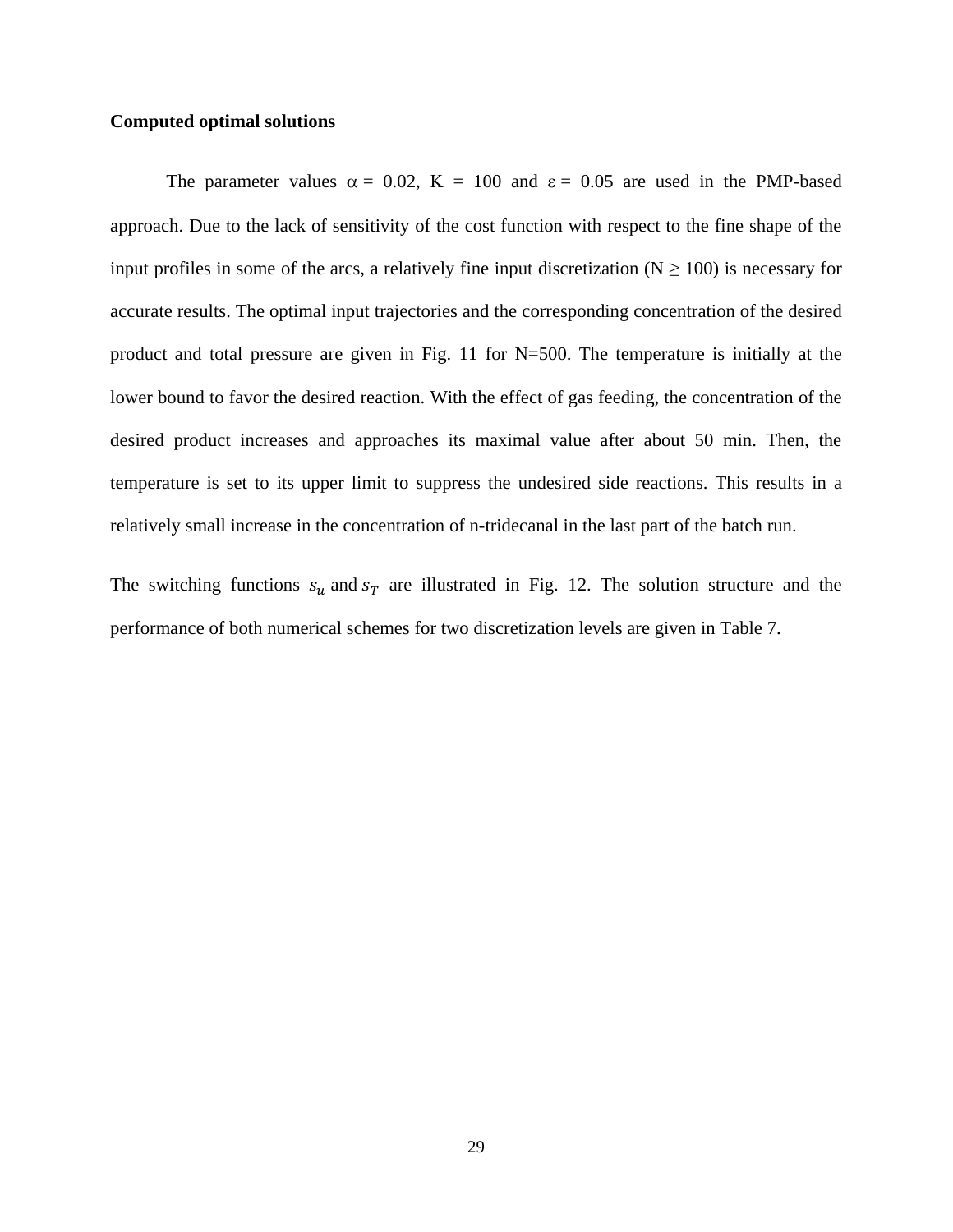

Figure 11. Optimal input and state profiles computed via the PMP-based method and the direct simultaneous strategy for Problem 3.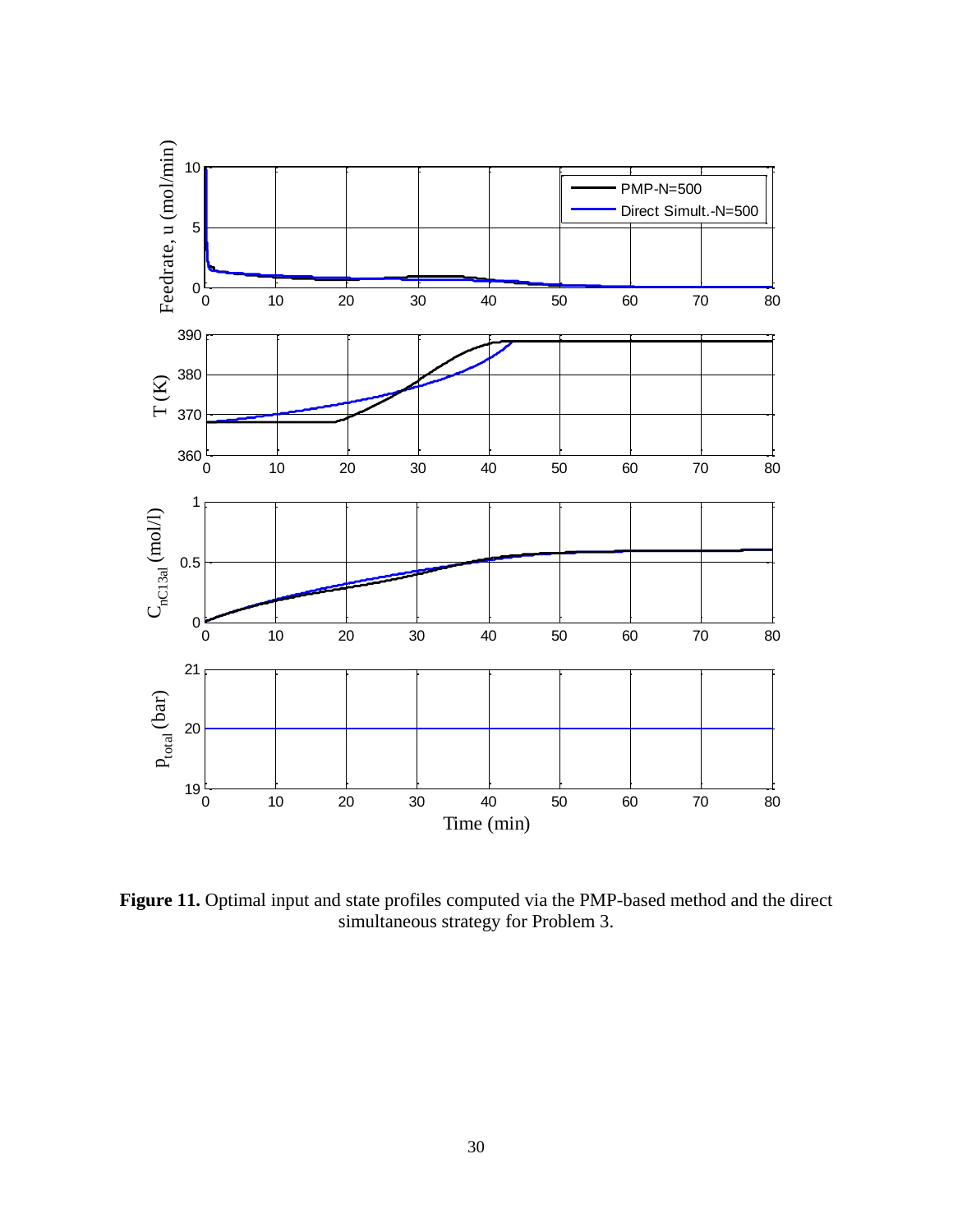| <b>Algorithm</b>        | <b>Solution Structure</b> |                   |                   |  |
|-------------------------|---------------------------|-------------------|-------------------|--|
|                         | Arc 1                     | Arc 2             | Arc 3             |  |
| Indirect PMP-based      | $u_{\text{path}}$         | $u_{\text{path}}$ | $u_{\text{path}}$ |  |
| $N=100$ , J=0.593 mol/L | $T_{\min}$                | $T_{\rm sens}$    | $T_{\rm max}$     |  |
| $N=500$ , J=0.595 mol/L |                           |                   |                   |  |
| Direct simultaneous     | $u_{\text{path}}$         | $u_{\text{path}}$ | $u_{\text{path}}$ |  |
| $N=100$ , J=0.595 mol/L | $T_{\min}$                | $T_{\rm sens}$    | $T_{\rm max}$     |  |
| $N=500$ , J=0.596 mol/L |                           |                   |                   |  |

**Table 7.** Comparison of the indirect PMP-based and direct simultaneous strategies for Problem 3.

A few remarks can be made at this point:

- 1. Both numerical schemes exhibit a 3-arc solution for different discretization levels as shown in Table 7.
- 2. The pressure upper bound is active throughout the batch run. This is enforced by adjusting the gas feed rate  $u(t)$ , which is therefore constraint seeking throughout. Toward the end of the batch, the feed rate is very close, but not exactly equal, to zero.
- 3. There is a significant difference in the two sensitivity-seeking temperature profiles. Again, this is due to the lack of sensitivity of the objective function with respect to the temperature  $T_{sens}(t)$ .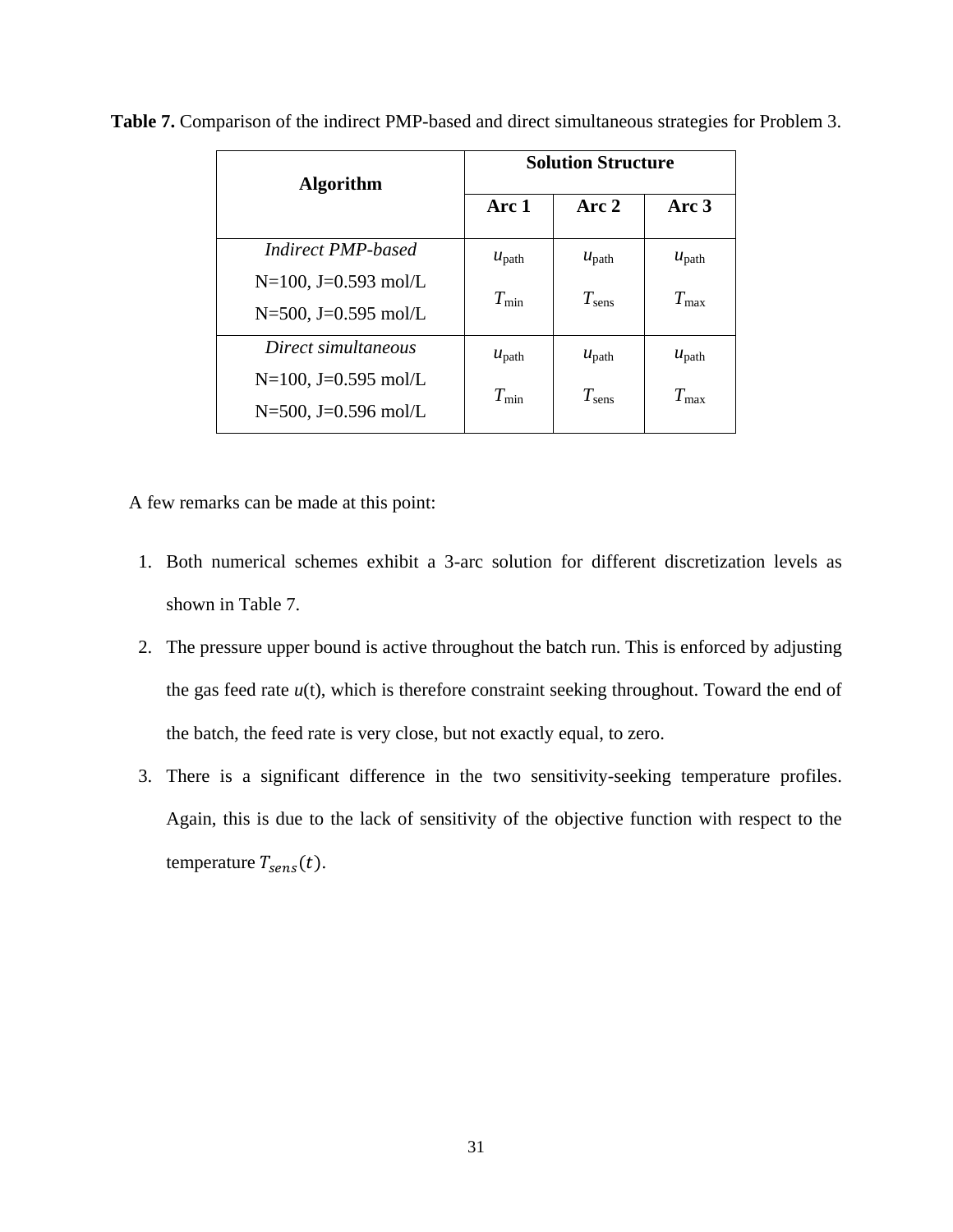

**Figure 12.** Switching functions  $s_u$  and  $s_T$  obtained for Problem 3.



**Figure 13.** Computational times for different discretization levels of Problem 3.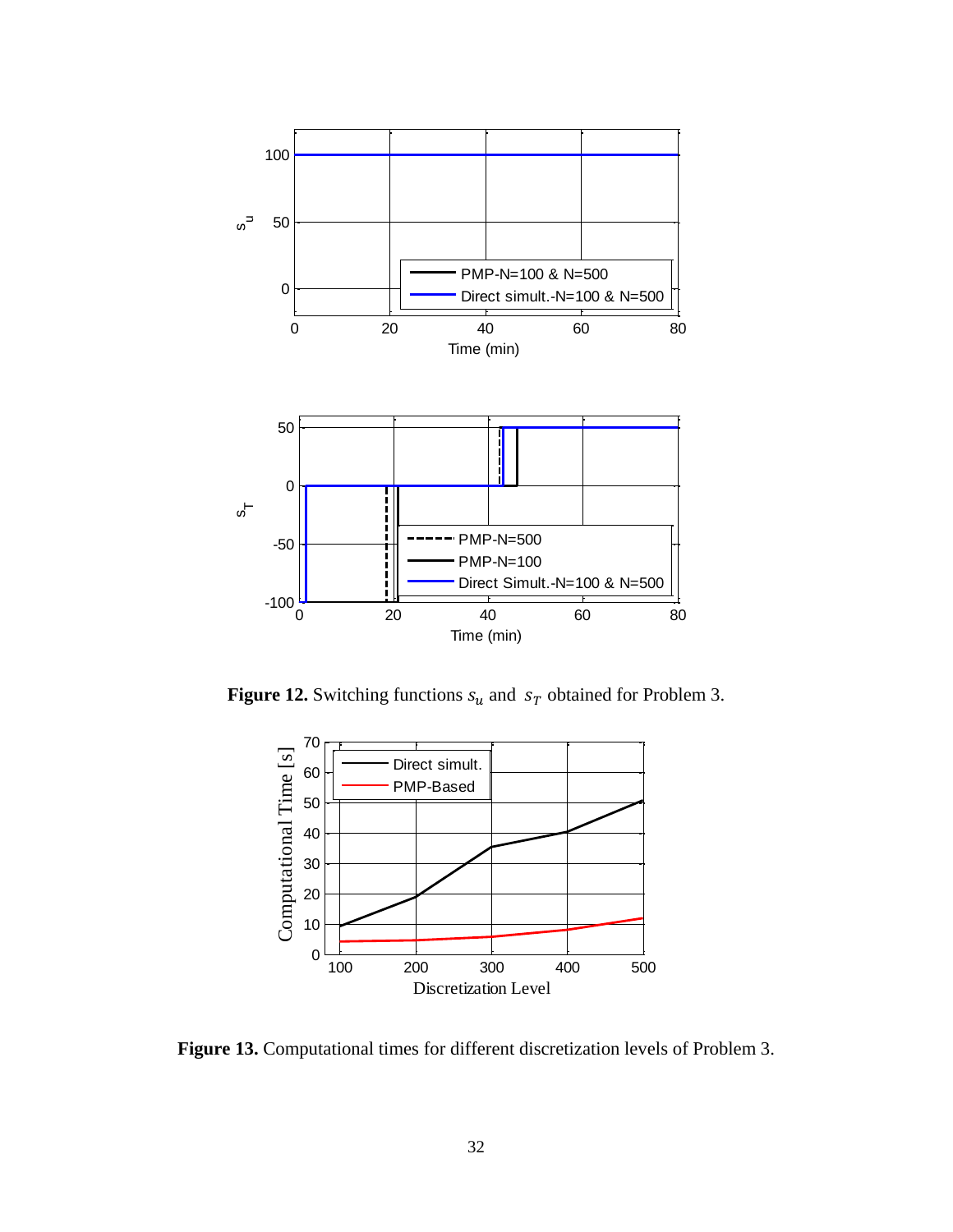Fig. 13 shows that the computational time of the PMP-based strategy is significantly shorter than that of the direct simultaneous method.

#### **4. CONCLUSIONS**

A PMP-based quasi-Newton algorithm has been proposed for solving constrained dynamic optimization of semi-batch chemical processes. This algorithm constructs the Hamiltonian function by indirectly adjoining the inequality path constraints via their time derivatives so that the inputs u can be easily enforced to fulfill the active path constraints at each iteration step. Symbolic differentiation of the Hamiltonian function with respect to the states is only necessary at the initialization step. The results show that the proposed PMP-based quasi-Newton algorithm can solve the investigated constrained optimization problems significantly faster than direct simultaneous methods as the discretization grid gets finer. Our study also shows that, although there are only negligible differences between the optimal costs determined with various strategies, the actual input profiles can differ significantly and even correspond to different local solutions. The main reason for this observation is the lack of sensitivity of the objective function with respect to the sensitivity-seeking parts of certain inputs. Hence, it may be useful to parameterize these input profiles in a so-called parsimonious way, for example by using switching times and low-order polynomial approximations rather than piecewise-constant or piecewise-linear approximations.

# **5. ACKNOWLEDGEMENTS**

This work was conducted in part in cooperation with the Collaborative Research Centre "Integrated Chemical Processes in Liquid Multiphase Systems". The financial support from the Deutsche Forschungsgemeinschaft (DFG) under the grant SFB/TRR 63 is gratefully acknowledged. Furthermore, the suggestions and support by Jens Bremer on the PMP-Based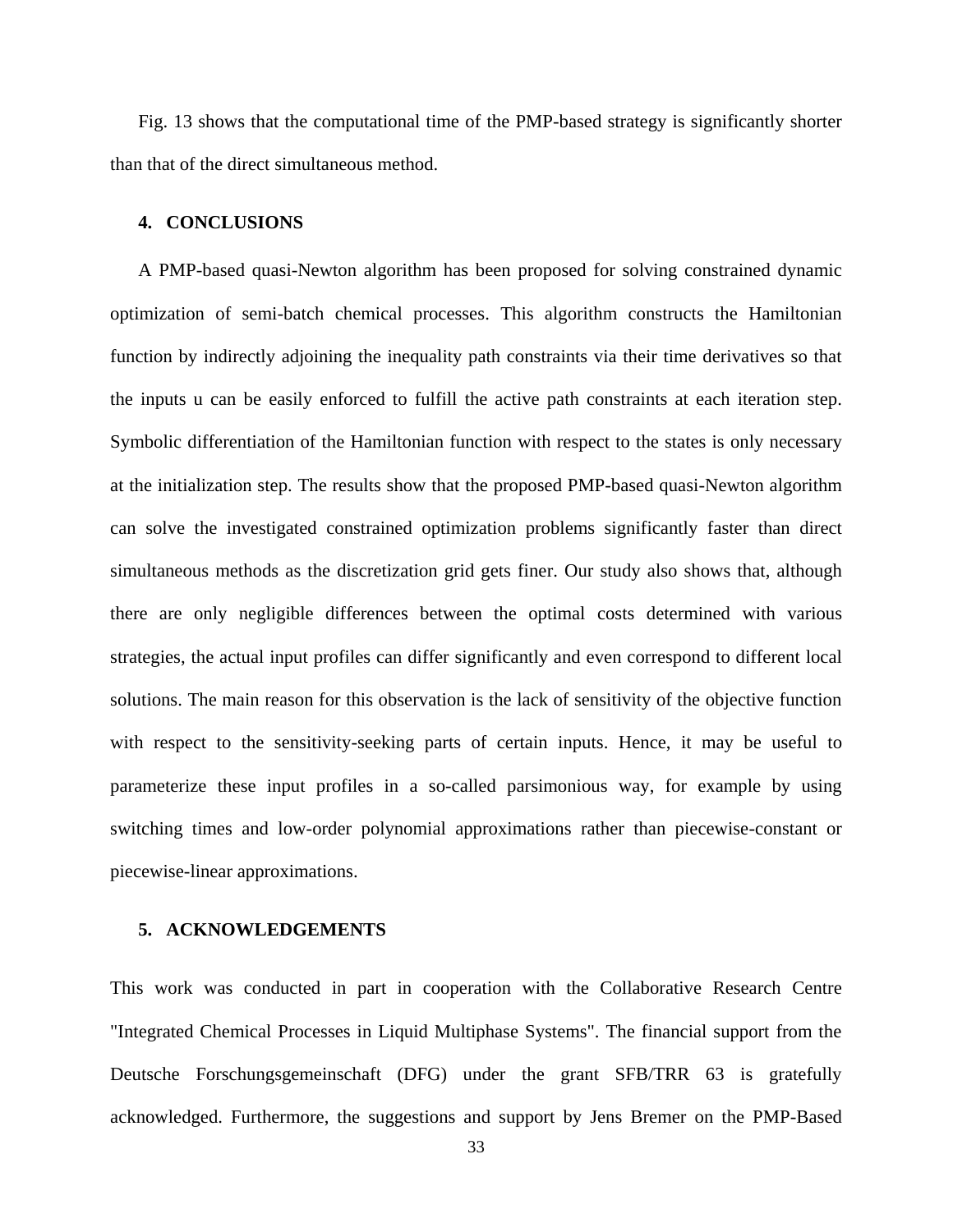method and the direct simultaneous formulation and the help by Andreas Himmel on the CasADi

toolbox are gratefully acknowledged.

# **6. REFERENCES**

- <span id="page-35-11"></span>Ali, U., & Wardi, Y. (2015). Multiple shooting technique for optimal control problems with application to power aware networks. IFAC-PapersOnLine*,* 48, 286-290.
- <span id="page-35-16"></span>Andersson, J., & Diehl, M. (2012). Dynamic optimization with CasADi. In 2012 IEEE 51st IEEE Conference on Decision and Control (CDC) (pp. 681-686).
- <span id="page-35-8"></span>Assassa, F., & Marquardt, W. (2014). Dynamic optimization using adaptive direct multiple shooting. Computers & Chemical Engineering*,* 60, 242-259.
- <span id="page-35-2"></span>Biegler, L. T. (2007). An overview of simultaneous strategies for dynamic optimization. Chemical Engineering and Processing: Process Intensification*,* 46, 1043-1053.
- <span id="page-35-13"></span>Biegler, L. T. (2010). Nonlinear programming: concepts, algorithms, and applications to chemical processes (Vol. 10): SIAM.
- <span id="page-35-1"></span>Biegler, L. T., Cervantes, A. M., & Wächter, A. (2002). Advances in simultaneous strategies for dynamic process optimization. Chemical Engineering Science*,* 57, 575-593.
- <span id="page-35-17"></span>Binette, J., Srinivasan, B., & Bonvin, D. (2016). On the various local solutions to a two-input dynamic optimization problem. Computers & Chemical Engineering*,* 95, 71-74.
- <span id="page-35-3"></span>Bryson, A. E. (1975). Applied optimal control: optimization, estimation and control: CRC Press.
- <span id="page-35-10"></span>Cannon, M., Liao, W., & Kouvaritakis, B. (2008). Efficient MPC optimization using Pontryagin's minimum principle. International Journal of Robust and Nonlinear Control*,* 18, 831-844.
- <span id="page-35-0"></span>Cervantes, A., & Biegler, L. T. (1998). Large‐scale DAE optimization using a simultaneous NLP formulation. AIChE Journal*,* 44, 1038-1050.
- <span id="page-35-5"></span>Chachuat, B. (2007). Nonlinear and dynamic optimization: from theory to practice. Lecture Notes.
- <span id="page-35-18"></span>Coward, I. (1967). The time-optimal problem in binary batch distillation. Chemical Engineering Science*,* 22, 503-516.
- <span id="page-35-12"></span>Hannemann-Tamás, R., & Marquardt, W. (2012). How to verify optimal controls computed by direct shooting methods? – A tutorial. Journal of Process Control*,* 22, 494-507.
- <span id="page-35-4"></span>Hartl, R. F., Sethi, S. P., & Vickson, R. G. (1995). A survey of the maximum principles for optimal control problems with state constraints. SIAM review*,* 37, 181-218.
- <span id="page-35-14"></span>Harvey Jr, P. S., Gavin, H. P., & Scruggs, J. T. (2012). Optimal performance of constrained control systems. Smart Materials and Structures*,* 21, 085001.
- <span id="page-35-15"></span>Hentschel, B., Kiedorf, G., Gerlach, M., Hamel, C., Seidel-Morgenstern, A., Freund, H., & Sundmacher, K. (2015). Model-based identification and experimental validation of the optimal reaction route for the hydroformylation of 1-dodecene. Industrial & Engineering Chemistry Research*,* 54, 1755-1765.
- <span id="page-35-9"></span>Jaspan, R., & Coull, J. (1971). Trajectory optimization techniques in chemical reaction engineering: I. Boundary condition iteration methods. AIChE Journal*,* 17, 111-115.
- <span id="page-35-6"></span>Kadam, J., Schlegel, M., Srinivasan, B., Bonvin, D., & Marquardt, W. (2007). Dynamic optimization in the presence of uncertainty: From off-line nominal solution to measurement-based implementation. Journal of Process Control*,* 17, 389-398.
- <span id="page-35-7"></span>Kameswaran, S., & Biegler, L. T. (2006). Simultaneous dynamic optimization strategies: Recent advances and challenges. Computers & Chemical Engineering*,* 30, 1560-1575.